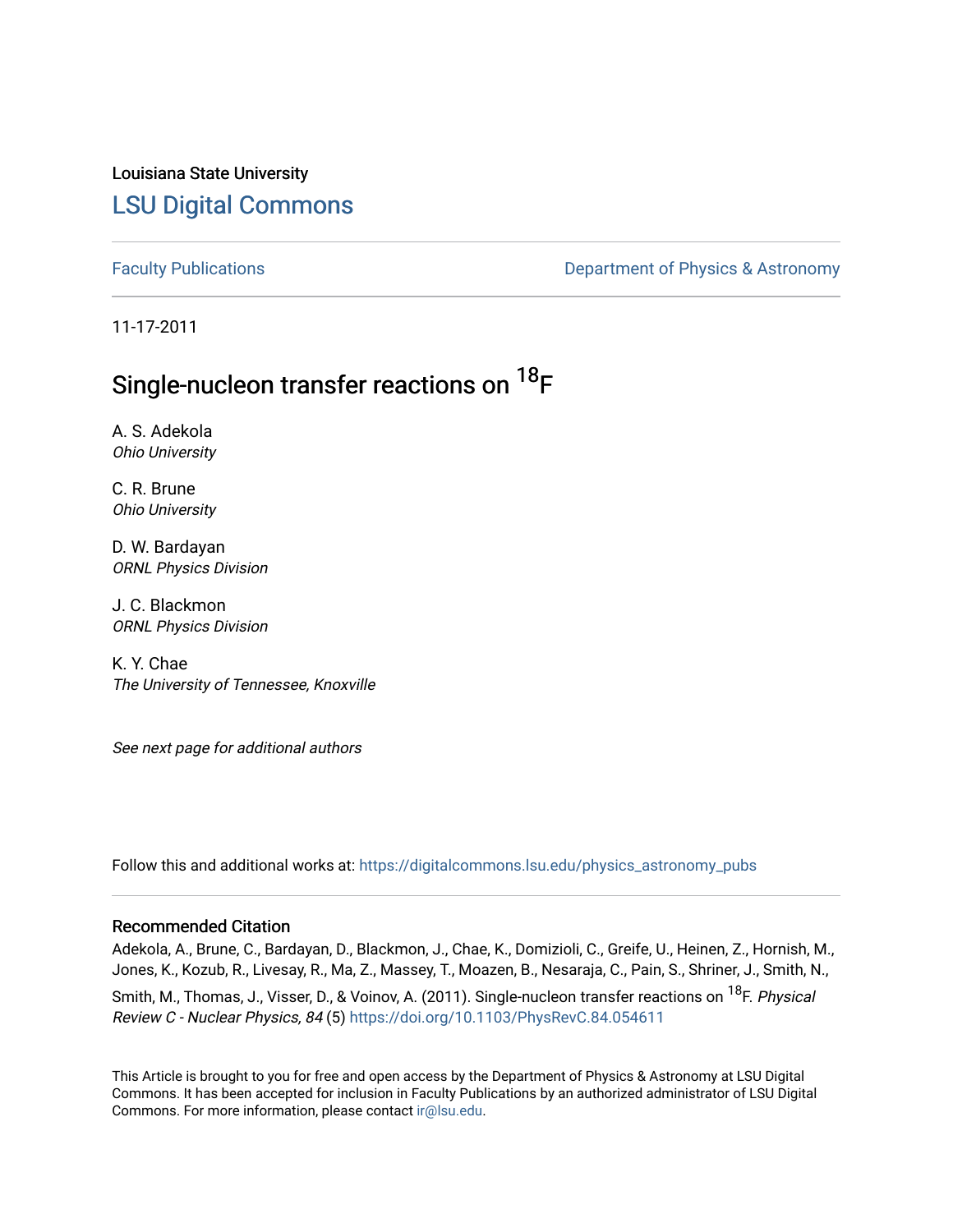#### Authors

A. S. Adekola, C. R. Brune, D. W. Bardayan, J. C. Blackmon, K. Y. Chae, C. Domizioli, U. Greife, Z. Heinen, M. J. Hornish, K. L. Jones, R. L. Kozub, R. J. Livesay, Z. Ma, T. N. Massey, B. Moazen, C. D. Nesaraja, S. D. Pain, J. F. Shriner, N. D. Smith, M. S. Smith, J. S. Thomas, D. W. Visser, and A. V. Voinov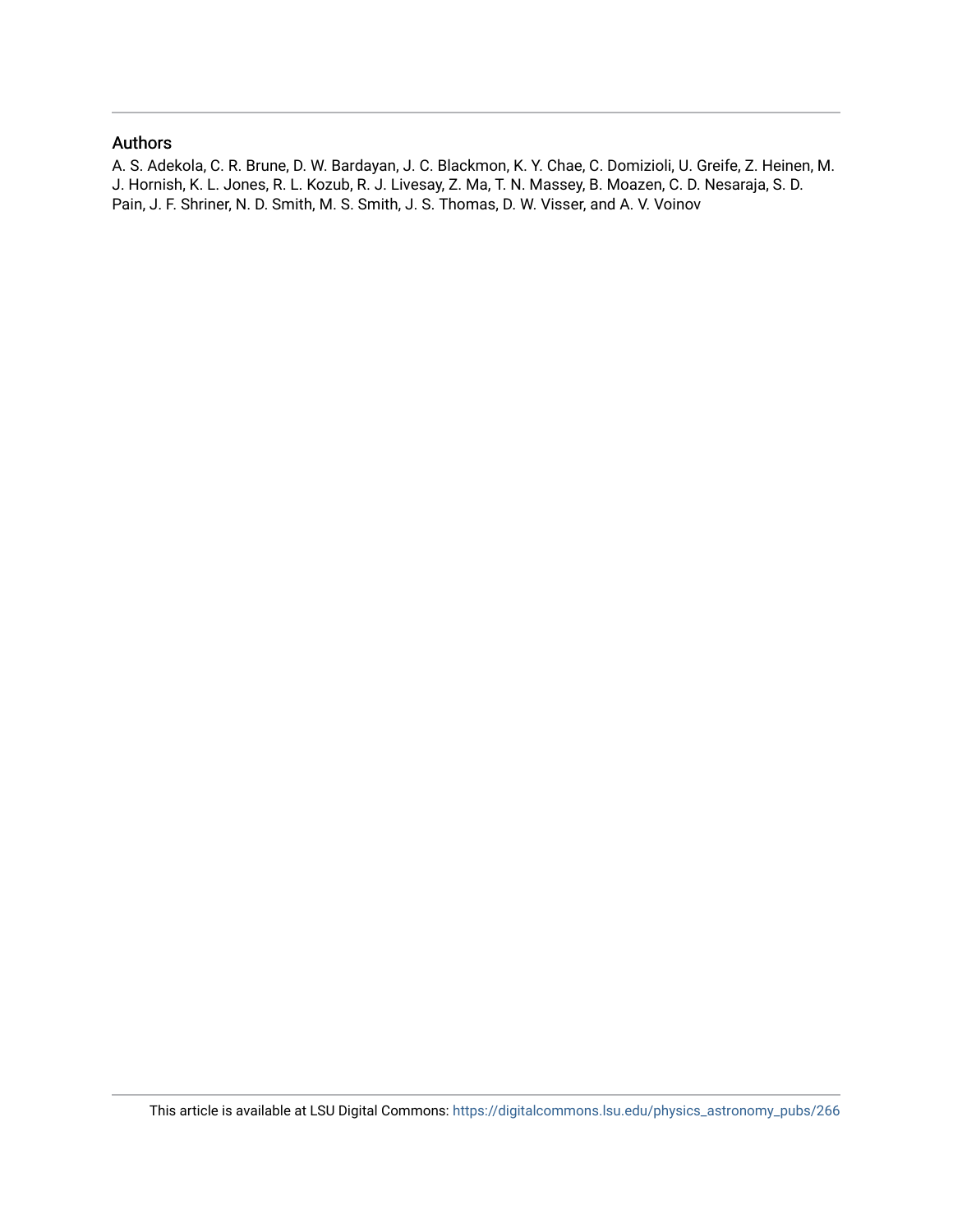

# CHORUS

This is the accepted manuscript made available via CHORUS. The article has been published as:

## Single-nucleon transfer reactions on  $\hat{ }$  {18}F

A. S. Adekola, C. R. Brune, D. W. Bardayan, J. C. Blackmon, K. Y. Chae, C. Domizioli, U. Greife, Z. Heinen, M. J. Hornish, K. L. Jones, R. L. Kozub, R. J. Livesay, Z. Ma, T. N. Massey, B. Moazen, C. D. Nesaraja, S. D. Pain, J. F. Shriner, Jr., N. D. Smith, M. S. Smith, J. S. Thomas, D. W. Visser, and A. V. Voinov Phys. Rev. C **84**, 054611 — Published 17 November 2011 DOI: [10.1103/PhysRevC.84.054611](http://dx.doi.org/10.1103/PhysRevC.84.054611)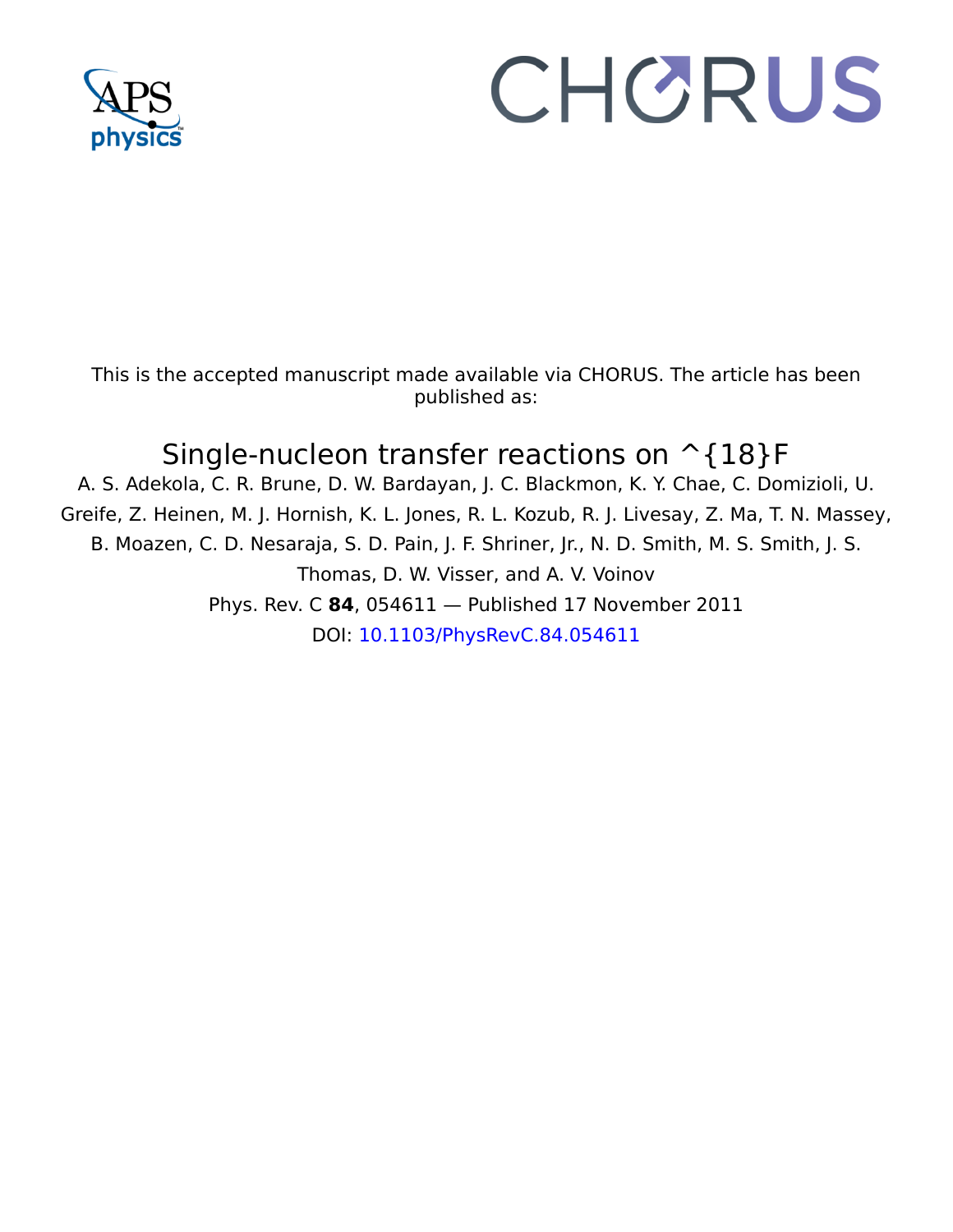#### Single-nucleon transfer reactions on <sup>18</sup>F

A. S. Adekola,<sup>1, \*</sup> C. R. Brune,<sup>1</sup> D. W. Bardayan,<sup>2</sup> J. C. Blackmon,<sup>2,†</sup> K. Y. Chae,<sup>3,‡</sup>

C. Domizioli,<sup>3</sup> U. Greife,<sup>4</sup> Z. Heinen,<sup>1</sup> M. J. Hornish,<sup>1</sup> K. L. Jones,<sup>5, §</sup> R. L. Kozub,<sup>6</sup>

R. J. Livesay,  $^{4, \P}$  Z. Ma, $^{3}$  T. N. Massey,  $^{1}$  B. Moazen,  $^{3}$  C. D. Nesaraja,  $^{2}$  S.D. Pain,  $^{5, **}$  J. F. Shriner,

 $Jr.^6$  N. D. Smith,<sup>6</sup> M. S. Smith,<sup>2</sup> J. S. Thomas,<sup>5, ††</sup> D. W. Visser,<sup>7</sup> and A. V. Voinov<sup>1</sup>

<sup>1</sup>Department of Physics and Astronomy, Ohio University, Athens, Ohio  $45701$ , USA

<sup>2</sup>Physics Division, Oak Ridge National Laboratory, Oak Ridge, Tennessee 37831, USA

 $3$ Department of Physics and Astronomy, University of Tennessee, Knoxville, Tennessee, 37996, USA

<sup>4</sup>Department of Physics, Colorado School of Mines, Golden, Colorado, 80401, USA

<sup>5</sup>Department of Physics and Astronomy, Rutgers University, Piscataway, New Jersey, 08854, USA

 $^6$ Department of Physics, Tennessee Technological University, Cookeville, Tennessee, 38505, USA.

 $^7$ Department of Physics and Astronomy, University of North Carolina, Chapel Hill, North Carolina, 27599, USA

(Dated: October 11, 2011)

The Ridge National Laboratory. The experiments clarify the nuclear steps<br>
Relige National Laboratory. The experiments clarify the nuclear steps<br>
that there are the life of proton-<br>
The expectation in the life of a proposi Simultaneous measurement of the<br>proton- $\Gamma(1, 2011)$  (Natole October 11, 2011) No and neutron-transfer<br><sup>343</sup> $\Gamma(d_1, 201)$  readed<br>in the specifical manuscrity. The experiments darify the machinary<br>proformation measurement Simultaneous measurement of the proton-transfer  ${}^{18}F(d, n)$ <sup>19</sup>Ne and neutron-transfer  ${}^{18}F(d, p)$ <sup>19</sup>F reactions were performed with a <sup>18</sup>F radioactive beam at the Holifield Radioactive Ion Beam Facility at Oak Ridge National Laboratory. The experiments clarify the nuclear structure of <sup>19</sup>Ne near the proton threshold, which is relevant for understanding the rates of proton-induced reactions on  $^{18}$ F in novae. Analogs for several states in the mirror nucleus  $^{19}$ F have not yet been identified in  $19$ Ne, indicating the level structure of  $19$ Ne in this region is incomplete. We observed 15 levels in <sup>19</sup>Ne from the <sup>18</sup>F(d, n)<sup>19</sup>Ne measurement and 18 levels in <sup>19</sup>F from the <sup>18</sup>F(d, p)<sup>19</sup>F measurement. Angular distributions were extracted for all strongly populated states and compared to Distorted Wave Born Approximation calculations. The angular distributions for all the known states in the two nuclei determined in this work are consistent with their previously assigned spins and parities. The spectroscopic factors determined for these levels in the two nuclei are reported.

PACS numbers: 27.20.+n, 25.40.Hs, 25.60.-t, 26.30.-k

#### I. INTRODUCTION

Precise determination of the rates of proton-induced reactions on the long-lived radioisotope  $^{18}$ F is desirable to improve our understanding of the role that <sup>18</sup>F plays in annihilation  $\gamma$ -ray emission from novae and in possible heavier-element nucleosynthesis in x-ray bursts. At temperatures in the range of  $(1-4) \times 10^8$  K, the rates of the  $^{18}F(p,\alpha)^{15}O$  and  $^{18}F(p,\gamma)^{19}Ne$  reactions depend critically on individual <sup>19</sup>Ne resonances around the proton threshold of 6411 keV [1]. Several measurements with different experimental techniques using stable and radioactive beams have been undertaken to search for excited states of  $19$ Ne and to determine their properties [2–10].

However, there remains considerable uncertainty in the level structure of <sup>19</sup>Ne, where as many as seven levels in the excitation energy range of interest of  $6.4 - 7.4$  MeV appear to be missing with respect to analog states of the corresponding mirror nucleus  $^{19}$ F [9, 11–14].

Neutron-transfer measurements to states in <sup>19</sup>F were recently used to determine neutron reduced widths which can then be related to proton widths in <sup>19</sup>Ne via mirror symmetry. While these studies have contributed significantly to our understanding of the situation, there remains considerable uncertainty in the assignment of analog states between <sup>19</sup>F and <sup>19</sup>Ne [12, 15]. Many of the observed states in <sup>19</sup>Ne do not have measured spins and parities, but are assigned based on their putative analog states in <sup>19</sup>F. The properties of these unobserved states and precise determination of isospin-mirror symmetry between these two nuclei will influence the  ${}^{18}F + p$ reaction rates.

In this manuscript, we describe simultaneous measurements of the proton-transfer and neutron-transfer reactions on  $^{18}$ F to states in  $^{19}$ Ne and  $^{19}$ F, respectively. Transfer reactions induced by radioactive beams on deuterium targets are a powerful means for extracting nuclear structure information [15–19]. The spectroscopic information determined from these measurements are the excitation energies and the transferred angular momentum required to populate a given level in  $^{19}$ Ne and  $^{19}$ F. The angular distributions were compared to DWBA calculations to extract spectroscopic factors for all the wellpopulated states in the two nuclei. The astrophysical im-

<sup>∗</sup>Electronic address: aadekola@physics.rutgers.edu; Current Address: Department of Physics and Astronomy, Rutgers University, Piscataway, New Jersey 08854 USA

<sup>†</sup>Current Address: Department of Physics and Astronomy, Louisiana State University, Baton Rouge, Louisiana 70803 USA

<sup>‡</sup>Current Address: Physics Division, Oak Ridge National Laboratory, Oak Ridge, Tennessee 37831, USA and Department of Physics, Sungkyunkwan University, Suwon 440-746, Korea.

<sup>§</sup>Current Address: Department of Physics and Astronomy, University of Tennessee, Knoxville USA

<sup>¶</sup>Current Address: Oak Ridge National Laboratory, Oak Ridge, Tennessee 37831, USA

<sup>∗∗</sup>Current Address: Physics Division, Oak Ridge National Laboratory, Oak Ridge, Tennessee 37831, USA

<sup>††</sup>Current Address: School of Electronics and Physical Sciences, University of Surrey, Guildford, Surrey GU2 7XH, United Kingdom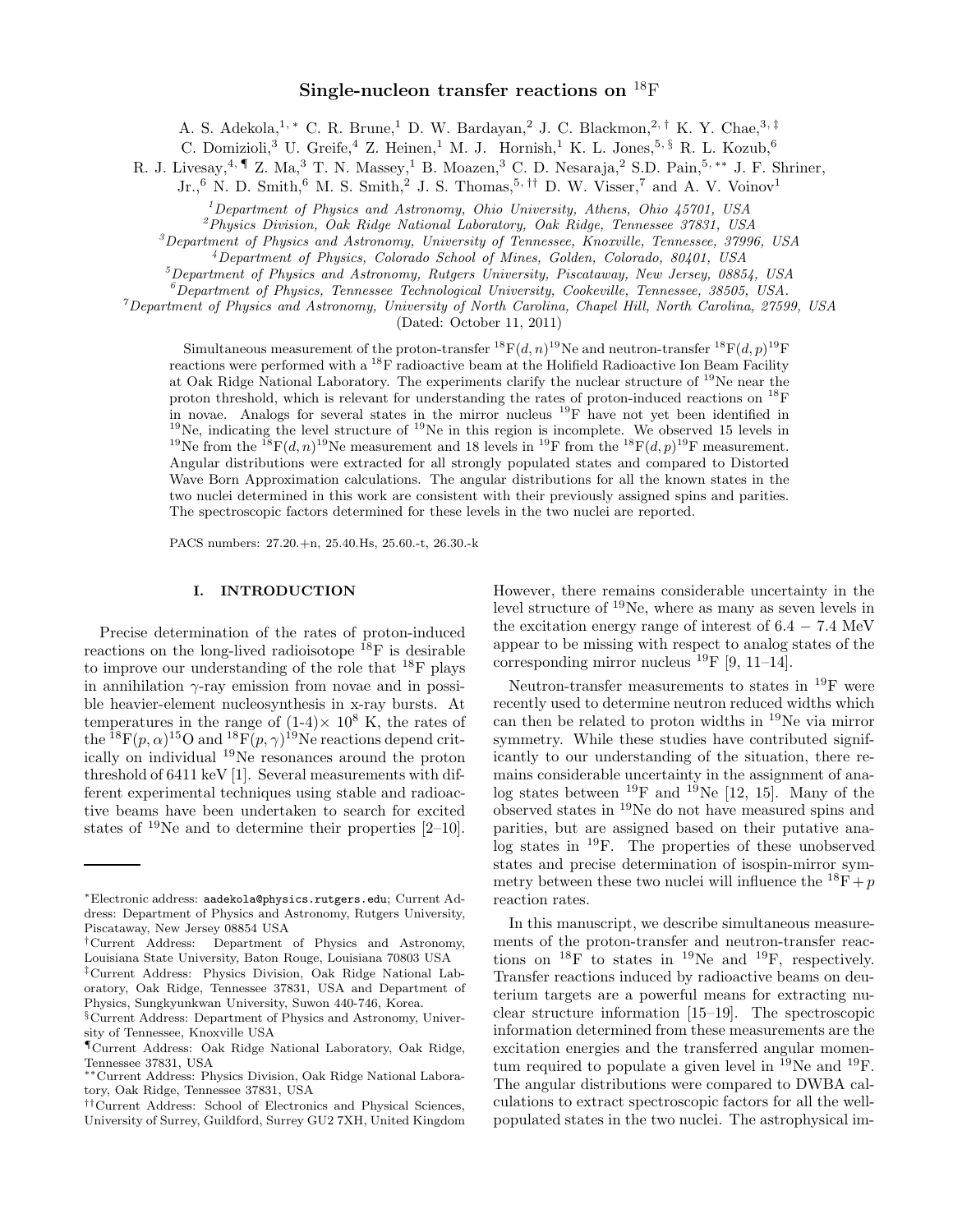

FIG. 1: (Color online) Schematic diagram of the six 5-cm  $\times$  5cm E-∆E detector telescopes employed for the measurement. The beam axis passes through the mid-point between the two inner telescopes.

plications of the  ${}^{18}F(d, n)$  study have been presented in a Rapid Communication [20]. The present paper describes the simultaneous study of the  ${}^{18}F(d, n)$  and  ${}^{18}F(d, p)$  reactions, including details of the analysis, and presents information on observed analog states in  $^{19}$ Ne and  $^{19}$ F. The present experimental approach provides direct determination of spectroscopic strength and new constraints on their spin and parity for the observed levels in <sup>19</sup>Ne near the proton threshold and represents the first successful multi-level spectroscopic application of the  $(d,n)$ reaction with a radioactive beam.

#### II. EXPERIMENT DETAILS

The <sup>18</sup>F beam was produced at the Oak Ridge National Laboratory's Holifield Radioactive Ion Beam Facility [21] using the Isotope Separator On-line (ISOL) technique. The driver accelerator, the Oak Ridge isochronous Cyclotron (ORIC), provides  $\sim$ 3 µA of 85-MeV  $\alpha$  beam to a thick hafnium dioxide,  $(HfO<sub>2</sub>)$  target [22]. Atoms of <sup>18</sup>F were produced via the <sup>16</sup>O( $\alpha$ , pn)<sup>18</sup>F reaction. The HfO<sub>2</sub> target was in fibrous form ( $\sim$ 4 µm diameter) and is heated for fast diffusion of <sup>18</sup>F atoms out of the target. The fluorine atoms produced diffuse through the target material and effuse through a transport line to the cesium ion source to be negatively ionized. The beam passes through two stages of mass separation before injection into a 25-MV tandem electrostatic accelerator with excellent beam quality of  $\Delta E/E = 1 \times 10^{-4}$  [21]. In this experiment, the beam was stripped to charge state  $q=9^+$ before the analyzing magnet and was therefore isotopically pure.

A 716-µg/cm<sup>2</sup> CD<sub>2</sub> target was bombarded for  $\sim 117$ h with a 150-MeV <sup>18</sup>F beam with an intensity of  $\sim$ 

 $2.2 \times 10^6$  /s. The thickness of the target was determined from the technique of energy loss in the target by known energy of an alpha particle from an alpha source. The beam energy of  $E_{c.m.} = 14.9 \text{ MeV}$  was chosen because the reaction is well described by DWBA calculations at this energy and the heavier reaction products are kinematically focused forward in the laboratory with energies appropriate for particle identification with  $E - \Delta E$  Si detectors. In this case, the neutrons (or protons) from the  $(d, n)$  [or  $(d, p)$ ] reaction are predominantly emitted at backward angles while the  $^{19}$ Ne (or  $^{19}$ F) are limited to a narrow cone at forward angles. The  $19N$ e ions of interest are highly excited and promptly decay into  $\alpha + {}^{15}O$ nuclei. The same holds true for states in <sup>19</sup>F which decays into  $\alpha + {}^{15}N$ . These decay products were detected in coincidence in position sensitive E-∆E telescopes. The detection system (shown in Fig. 1) was made up of six telescopes and each consisted of a ∆E detector followed by an E detector, both of which are  $5$ -cm  $\times$  5-cm. The ∆E's have 16 strips and are position sensitive while the rear detectors were pads that simply measured energy. The use of these detectors allowed for energy measurement as well as both position determination and particle identification. Two of the telescopes ("inner" with  $\Delta E$ 's of ~ 62 µm thickness) covered laboratory angle of  $2.5^{\circ} - 8.5^{\circ}$  on either side of the beam axis (nominally 1.75 - 6.75 cm horizontal distance from the beam axis) and were optimized to measure heavier particles. The remaining four telescopes ("outer" with  $\Delta E$ 's of  $\sim 144$  $\mu$ m thickness) covered laboratory angle of  $10.5^{\circ} - 16.5^{\circ}$ on either side of the beam axis (nominally 8.35 - 13.35 cm horizontal distance from the beam axis). They were optimized to detect the  $\alpha$  particles.

Several additional measurements were undertaken to study backgrounds and for calibration purposes. The 150-MeV <sup>18</sup>F beam was also used to bombard a 630-  $\mu$ g/cm<sup>2</sup> CH<sub>2</sub> target to study the possibility of background reactions coming from hydrogen in the target (e.g. from water vapor or imperfect enrichment), as the  $(p,\alpha)$  reaction on <sup>18</sup>F also yields  $\alpha +$ <sup>15</sup>O coincidences. The 150-MeV <sup>18</sup>F beam was also used to bombard a 1  $mg/cm<sup>2</sup>$  <sup>12</sup>C foil to assess the possible role of background reactions coming from reactions on the carbon in the target. For calibration purposes we measured the elastic scattering of a 115-MeV <sup>16</sup>O beam from a 410- $\mu$ g/cm<sup>2</sup>  $CD<sub>2</sub>$  target and the elastic scattering of 20-, 30- and 40-MeV  $\alpha$ 's from a 500- $\mu$ g/cm<sup>2</sup> gold target.

#### III. ANALYSIS AND RESULTS

#### A. Kinematics

Consider a three-body final state reaction which started with a beam particle B hitting a target T resulting in the production of an excited or resonant particle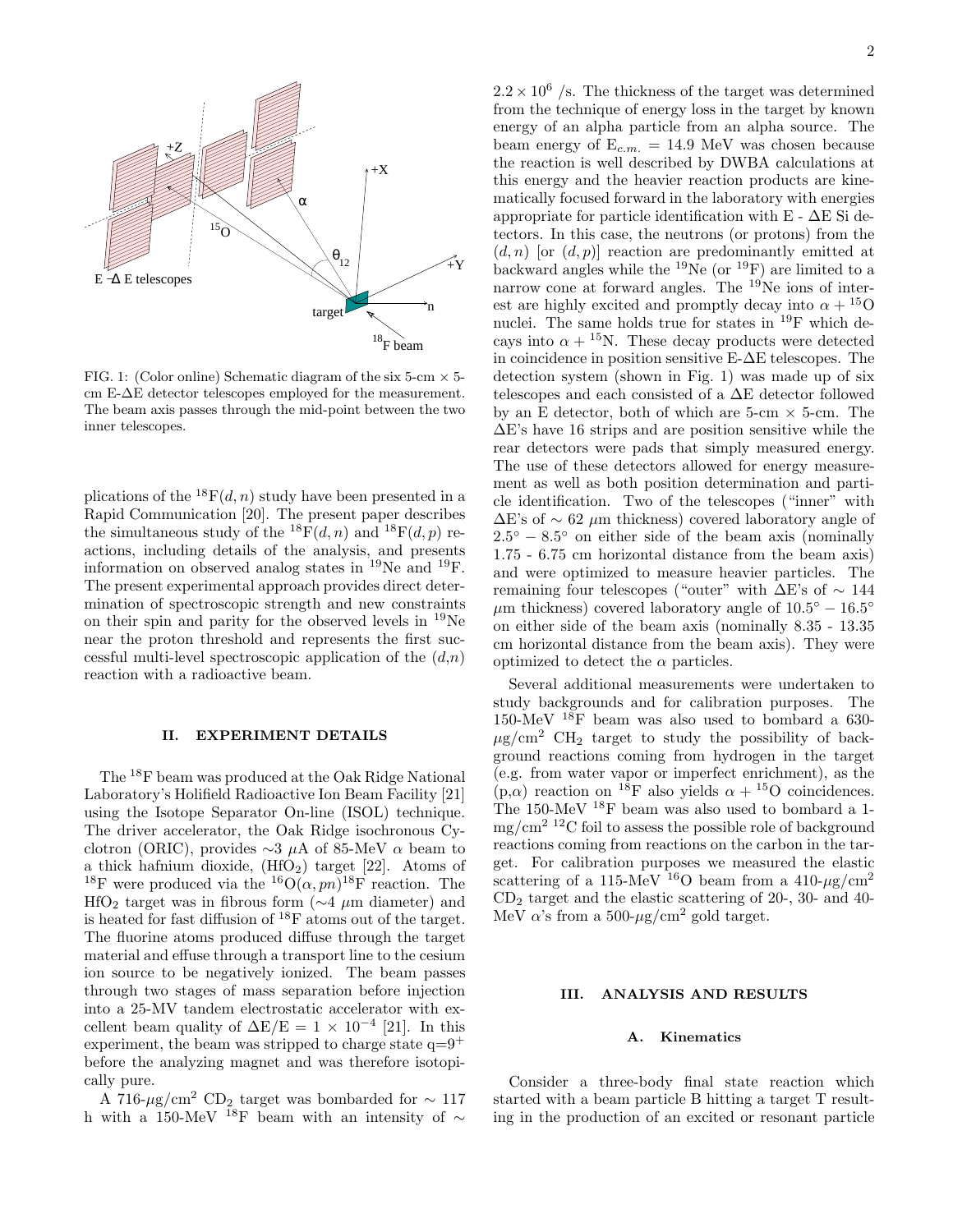Ne (a)  $_{400}$  [ (b) 500 400 F 400 O 300 E (channels) ∆E (channels) ∆N α 300 C 200 200 t 100 100 d p α un bun 100 200 300 400 500 100 200 300 400 500  $E + \Delta E$  (channels)  $E + \Delta E$  (channels)

FIG. 2: (Color online) The Etot-∆E spectrum from the experiment for the inner detector (a) and outer detector (b). The loci of nuclei detected by the detectors are indicated. There was complete isotopic separation for H and He and complete Z separation but partial isotopic separation for heavier nuclei.

A<sup>∗</sup> and a recoil particle 3 described as

$$
B + T \to A^* + 3 \to (1 + 2) + 3. \tag{1}
$$

The particle A<sup>∗</sup> sequentially decays into particles 1 and 2. The breakup energy of the intermediate state is given by the relative energy between particles 1 and 2 and is given to a good approximation by

$$
E_{\text{rel}} = \frac{E_1 E_2 + m_1 E_2 + m_2 E_1}{m_1 + m_2} - \frac{\cos \theta_{12} \sqrt{E_1^2 + 2m_1 E_1} \sqrt{E_2^2 + 2m_2 E_2}}{m_1 + m_2}, \quad (2)
$$

where  $E_1$ ,  $m_1$  and  $E_2$ ,  $m_2$  are the kinetic energies and rest masses of the decay products and  $\theta_{12}$  is the laboratory angle between them.

By detecting the energy and position of the charged particles, their momenta and hence the excitation energy of the decaying state in  $^{19}$ Ne (or  $^{19}$ F) relative to the  $\alpha + {}^{15}O$  (or  $\alpha + {}^{15}N$ ) threshold ("relative energy") can be calculated using

$$
E_x = E_{\text{th}} + E_{\text{rel}},\tag{3}
$$

where  $E_{\text{th}}$  is the threshold energy for the decay process. For <sup>19</sup>Ne  $\rightarrow \alpha + ^{15}O$ ,  $E_{\text{th}} = 3529$  keV and for <sup>19</sup>F  $\rightarrow$  $\alpha + ^{15}N$ ,  $E_{\rm th} = 4014$  keV. The total energy of the reaction process is calculated from

$$
E_{\text{tot}} = E_1 + E_2 + E_3, \tag{4}
$$

where  $E_3$  is the energy of the undetected recoil particle determined from conservation of momentum. Thus, the three-body reaction Q value can be obtained using

$$
Q = E_1 + E_2 + E_3 - E_b, \t\t(5)
$$

where  $E_b$  is the beam energy.

#### B. Background reactions and Q values analysis

Particle identification plots are shown in Fig. 2. Complete isotopic separation is observed for H and He while there is complete Z separation and partial isotopic separation for the heavier nuclei. The  $\alpha + {}^{15}O$  (or  $\alpha + {}^{15}N$ ) coincidence requirement was very effective for reducing backgrounds in this experiment. However, in order to eliminate backgrounds that give true  $\alpha + {}^{15}O$  (or  $\alpha + {}^{15}N$ ) coincidences, we have found it useful to calculate two Q values for each event, with one of them being the reaction of interest, and plotting them as a two-dimensional histogram.

For  $\alpha + {}^{15}O$  coincidences, we have calculated  $Q_0$  assuming the reaction of interest <sup>2</sup>H(<sup>18</sup>F,  $\alpha +$ <sup>15</sup>O)n and  $Q_1$ assuming a two-body final state reaction  ${}^{1}H({}^{18}F, \alpha) {}^{15}O$ . The resulting two-dimensional  $Q_1$  versus  $Q_0$  histogram is shown in Fig.  $3(a)$ . This spectrum is useful for both identifying the reaction of interest and determining which background reactions are present. A projection to the  $Q_0$ axis reveals two peaks as shown in Fig. 3(b). The peak 1 was measured at  $Q_0 = 0.665(14)$  MeV and it corresponds to true  $\alpha + {}^{15}O$  events of interest, which is in agreement with the calculated Q value of 0.654 MeV for  $^{2}H(^{18}F, \alpha + ^{15}O)n$  reaction. The peak 2 was measured at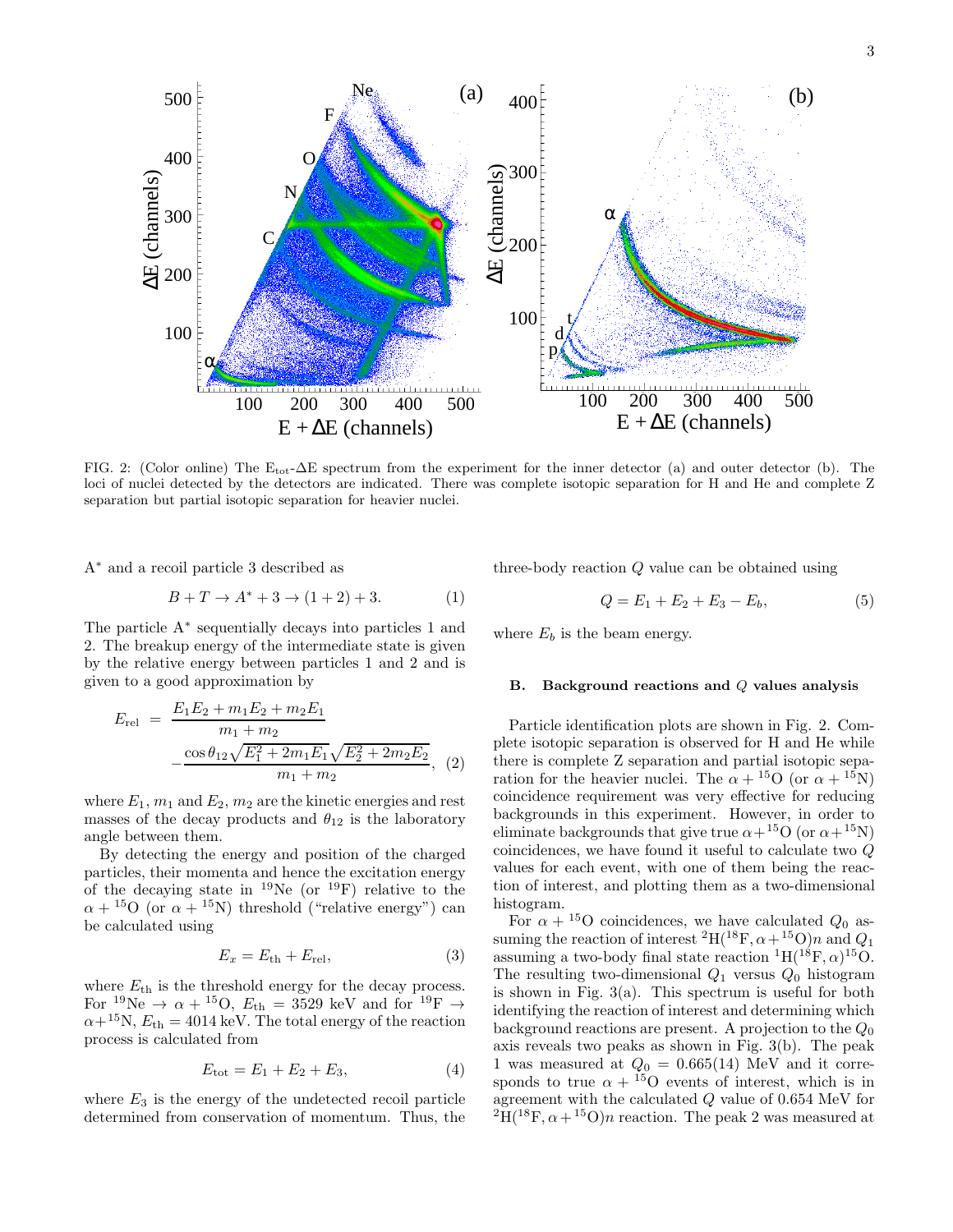

FIG. 3: (Color online) The two-dimensional Q-value spectrum for  $\alpha + {}^{15}O$  (a).  $Q_0$  assumes  ${}^{2}H({}^{18}F, \alpha + {}^{15}O)n$  while  $Q_1$ assumes  ${}^{1}H( {}^{18}F, \alpha) {}^{15}O.$  (b) is the projection of the 2d plot to the  $Q_0$  axis.

 $Q_0 = -5.141(20)$  MeV and it corresponds to events due to reactions leading to bound excited states of  $^{15}$ O with  $Q_0$  reduced by the energy equivalent to the energy of the photon emitted by  $150*$  to go to the ground state. More detail about this technique is available in Ref [23].

The same procedure was utilized to analyze for the  $\alpha + {}^{15}\text{N}$  coincidences. The  $Q_0$  here assumes the reaction of interest  ${}^{2}H({}^{18}F, \alpha + {}^{15}N)p$  and  $Q_1$  assumes the possibility of <sup>18</sup>F breakup reaction <sup>12</sup>C(<sup>18</sup>F,  $\alpha +$ <sup>14</sup>N)<sup>12</sup>C. The measured  $Q$  value of  $4.325(22)$  MeV, which corresponds to true  $\alpha + {}^{15}N$  events of interest, compares reasonably with the calculated Q value of 4.194 MeV for the reaction.

By utilizing a two-dimensional gate on the reaction

of interest, the background in the relative energy spectra was found to be greatly reduced. The solid curve in Fig. 3(a) shows the gate used to select  ${}^{2}H({}^{18}F, \alpha + {}^{15}O)n$ events for subsequent analysis. A band of events is seen to curve into the "good"  $Q_0$  range for low values of  $Q_1$ . The events inside these bands and with correct  $Q_0$  are from the decay of <sup>19</sup>Ne with large  $\theta_{c.m.}$ . The angular range of interest is  $\theta_{c.m.} \leq 50^{\circ}$ , suggesting that the events with large  $\theta_{c.m.}$  are from background. For this reason, the gate efficiency is essentially 100%.

#### C. Relative energy and angular distribution

The momentum vector of the undetected neutron or proton was deduced via momentum conservation, which allows the angular distribution of a given final state to be reconstructed. Fig. 4(a) shows two-dimensional plots of neutron angle,  $\theta_{c.m.}$  versus  $\alpha + {}^{15}O$  relative energy (in MeV) revealing states populated in  $^{19}$ Ne. A similar plot is shown in Fig. 4(b) for proton angle  $\theta_{c.m.}$  against  $\alpha + {}^{15}N$  relative energy showing states populated in <sup>19</sup>F.

#### 1. Relative energy

The reconstructed relative energy spectra of  $\alpha + {}^{15}N$ and  $\alpha + {}^{15}O$  coincidences obtained using the same position and energy calibrations after Q-value gating are shown in Fig. 5. The relative energies were fitted with the MINUIT [24] package using the method of  $\chi^2$  minimization for the sum of Gaussian functions:

$$
y_c = \sum_i \frac{A_i}{\sqrt{2\pi w_i^2}} \exp\left(-\frac{(E_{\rm rel} - [E_r]_i)^2}{2w_i^2}\right).
$$
 (6)

Equation 6 represents the sum over i peaks, where  $y_c$  is the number of counts as a function of relative energy, and the variables  $A, E_r$ , and w represent the area, resonance energy, and width of each peak, respectively. Normally, these are all free parameters. However, in the case of unresolved peaks, the variable w was constrained to be the same for all peaks. The excitation energies were determined using Eq. 3 with the appropriate threshold energy.

#### 2. States in  $^{19}F$

The observed excitation energies of <sup>19</sup>F are labeled in Fig. 5(a) and listed in Table I along with the results from the  $^{18}F(d, p)$  experiments of Kozub *et al.* [12] and de Sèrèville et al.  $[25, 26]$ .

The experiment of Kozub et al. was performed at a somewhat lower energy than the present one  $(E_{cm.} =$ 10.88 MeV versus 14.94 MeV). We see all of the states reported by Kozub *et al.* for  $E_x > 6$  MeV. The nonobservation of the low-lying states is expected as the present experiment is only capable of measuring states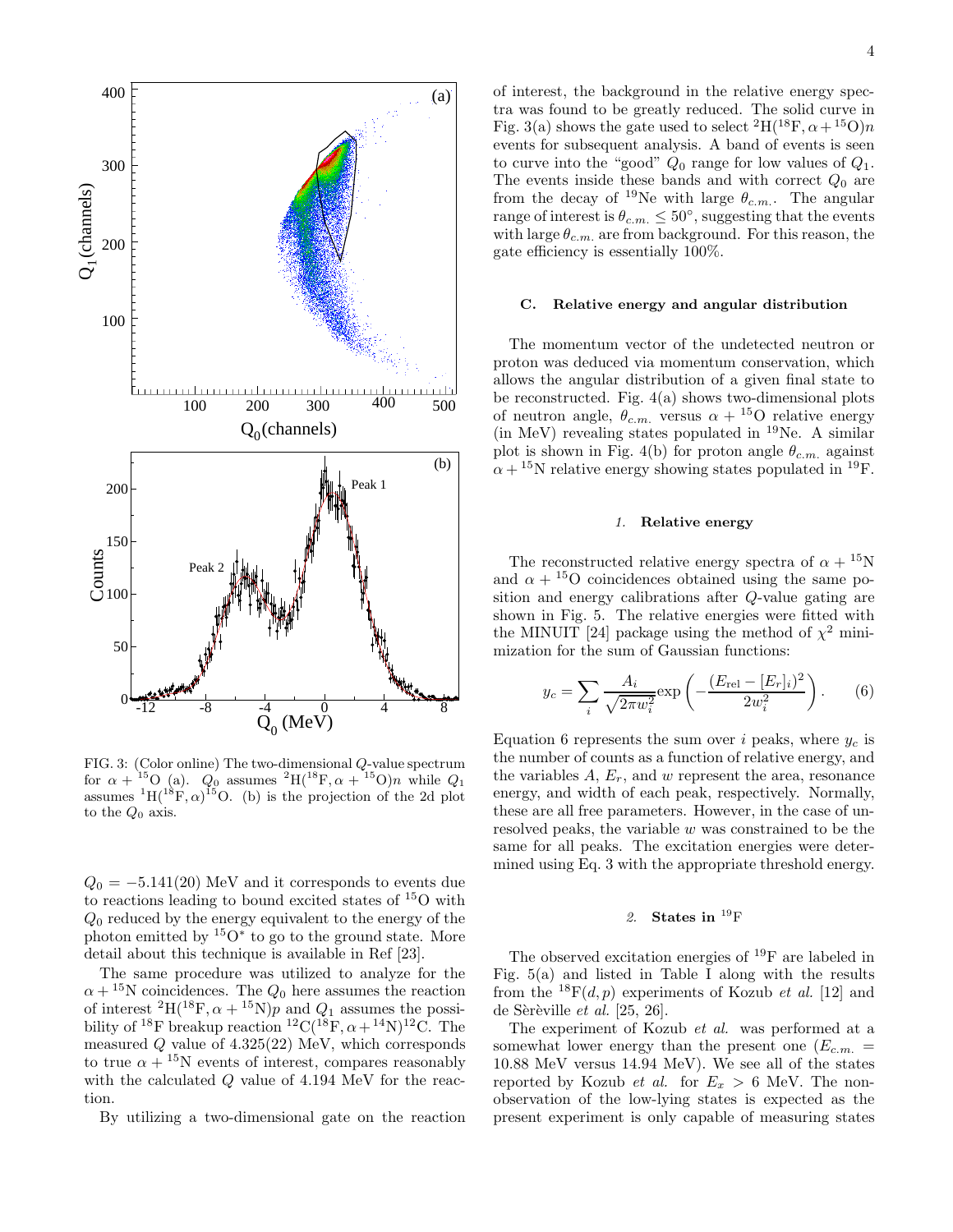

FIG. 4: (Color online) The two-dimensional plots of neutron  $\theta_{c.m.}$  versus  $\alpha + {}^{15}O$  (a) and proton  $\theta_{c.m.}$  versus  $\alpha + {}^{15}N$  (b) relative energy revealing states in <sup>19</sup>Ne and <sup>19</sup>F, respectively, observed in this work. As an example, the closed-line in (a) is the gate used to extract the angular distribution for that state.

with  $E_{rel} > 1.5$  MeV  $(E_x > 5.5$  MeV). It is interesting to note that both experiments see high-lying states at  $E_x = 9.58$  and 10.54 MeV. It is somewhat surprising that Kozub et al. did not see the level we observe at  $E_x = 6.33$  MeV. There is a structure visible in their proton singles spectrum at an energy corresponding to this state; perhaps the  $15N$ 's from the decay of that state did not receive a large enough kick to be efficiently detected by the forward annular silicon strip detector used in that experiment.

The  $^{18}F(d, p)$  experiment of de Sèrèville et al. [25, 26] observed particle groups corresponding to levels in <sup>19</sup>F at  $E_x = 6.1, 6.3, 6.5, 6.8,$  and 7.3 MeV which are also seen in the present experiment.

### 3. States in  $^{19}$ Ne

Excitation energies of levels in <sup>19</sup>Ne from the present work are labeled in Fig 5(b) and listed in Table II along with those taken from the compilations of Nesaraja et al. [13] and Tilley *et al.* [27]. Our results for levels below  $E_x < 7.834$  agree well with previous studies. Above this energy, the states become more broad and breakup into the  $^{18}F + p$  channel becomes stronger. The result is that centroid extraction becomes more difficult above this energy, and it is difficult to establish a correspondence with known levels.

#### 4. Angular distributions

To extract angular distributions for a populated level, gates have been drawn [example is shown in Fig. 4(a)] on

events within a given relative energy range. The number of counts in an angular bin was then extracted for each level. Each bin was 1◦ wide, except for the 0◦ bin which is 0.5◦ wide. In order to correct the angular distribution for the gate efficiency, the distributions were renormalized such that the total number of counts in each distribution is equal to the number of counts determined for that state in the relative energy spectrum. The angular distributions were then converted to experimental differential cross sections according to the following equation:

$$
\frac{d\sigma}{d\Omega} = \frac{N(E)}{In\Delta\Omega(\theta_{c.m.})\epsilon(\theta_{c.m.})},\tag{7}
$$

where  $N(E)$  is the number of  $\alpha$  detected in coincidence with  $^{15}O$  (or  $^{15}N$ ) for each resonance state in  $^{19}Ne$  (or  $19F$ ), I is the number of  $18F$  ions incident on the target,  $n$  is the number of deuterium atoms per unit area,  $\Delta\Omega(\theta_{c.m.})$  is the solid angle per bin of the differential cross section and  $\epsilon(\theta_{c.m.})$  is the coincidence efficiency calculated as a function of center-of-mass angle for each excitation energy with our Monte Carlo simulation assuming that the decay is isotropic in the center-of-mass system. Each set of simulations has events generated with neutrons (or protons) emitted on a cone of constant  $\theta$ . These simulations allow us to check the resolution in the reconstructed neutron (or proton)  $\theta_{cm}$ . The width of the distribution (FWHM) varied from 2.5° near  $\theta_{c,m} = 0^{\circ}$  up to 8° near  $\theta_{c,m} = 40^{\circ}$ . The theoretical angular distributions shown below have been convolved with this experimental angular resolution.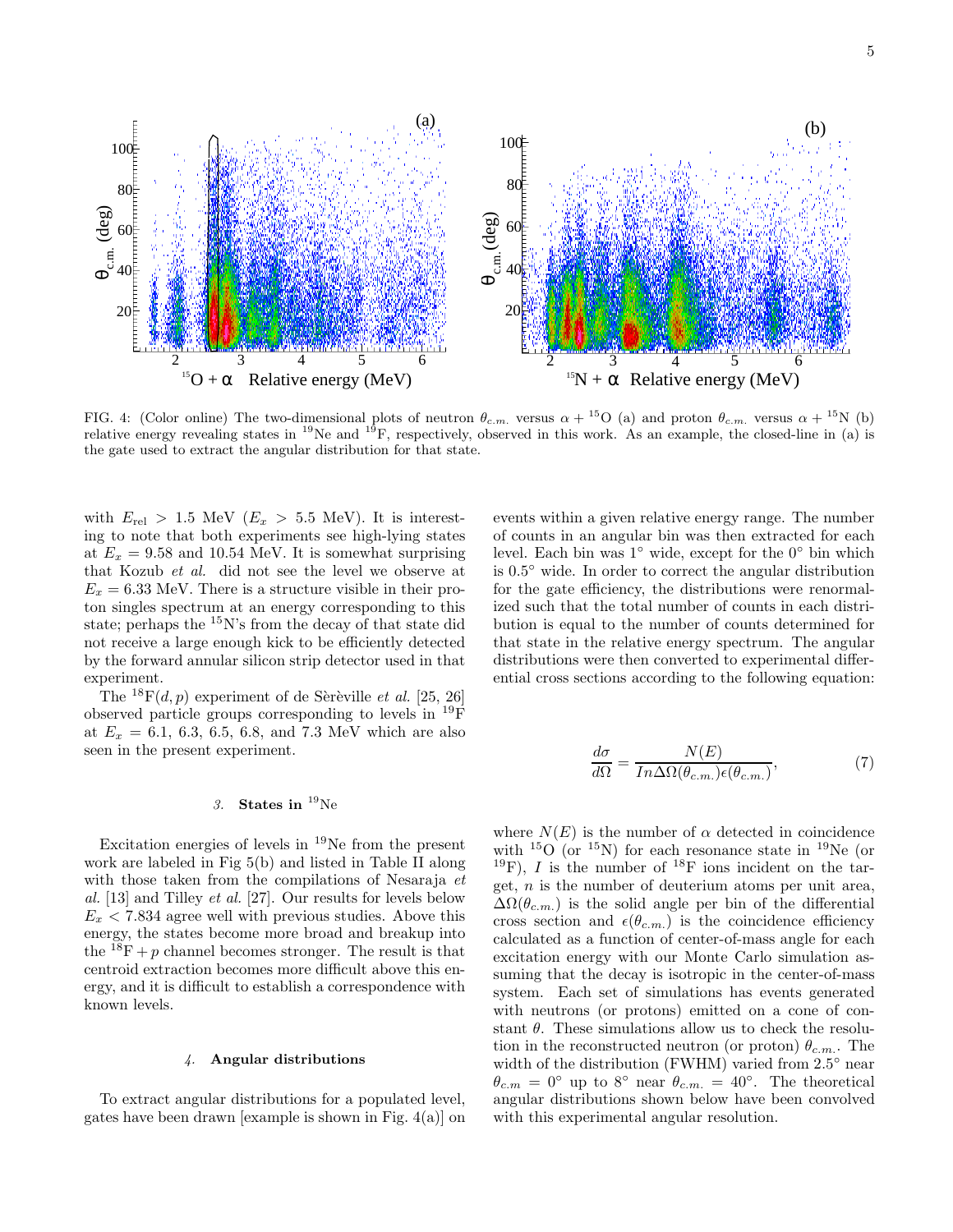#### 5. Monte Carlo simulations

The experimental setup was originally designed with the aid of a Monte Carlo program which took into account the reaction kinematics as well as energy loss, energy and angle straggling, estimates for detector energy and position resolutions, and a finite beam spot. After the experiment, the program was updated with the measured parameters of the experiment, i.e., the target thickness, the detector geometry, and position and energy resolutions of the detectors. The simulations, which assumed center-of-mass isotropy for the breakup of  $^{19}$ Ne (or <sup>19</sup>F) into  $\alpha + {}^{15}O$  (or  $\alpha + {}^{15}N$ ), have been very useful for checking various steps in the analysis and are also necessary to determine the efficiency which is turn needed to extract the cross sections. The resulting  $\alpha +^{15}O$  coincidence efficiency, integrated over the acceptance of our experiment, is shown as a function of  $E_{rel}$  in Fig. 6. The shape of the angular distribution was assumed to be given



FIG. 5: (Color online) The relative energy spectra for  $\alpha + {}^{15}N$ (a) and  $\alpha + {}^{15}O$  (b) coincidences leading to excited states in <sup>19</sup>Fand <sup>19</sup>Ne, respectively. The dots are experimental data and the red curves are the MINUIT fit. The corresponding excitation energies (units in MeV) are written against the peaks.



FIG. 6: The calculated coincidence efficiency for our geometry

by an  $\ell_p = 0$  DWBA calculation. The efficiency peaks near  $E_{rel} = 3$  MeV as a result of the optimization of the geometry for observing states near the proton threshold in <sup>19</sup>Ne. This efficiency curve also explains qualitatively the observed low-energy and high-energy fall-offs in the measured relative energy spectra (see Fig. 5).

Figure. 7 shows the calculated FWHM resolution of the reconstructed  $E_{rel}$  as a function of  $E_{rel}$ . Additionally, the measured experimental resolution of stronglypopulated and isolated states from this study are shown in Fig. 7. The calculated resolution is seen to be in reasonably good agreement with the measured experimental resolution. Note that the measured width can exceed the experimental resolution if the intrinsic width of the state



FIG. 7: (Color online) The calculated FWHM resolution for the reconstructed relative energy (solid curve) using our Monte Carlo simulations assuming  $\alpha + {}^{15}O$ . Some observed experimental resolutions are indicated for  $\alpha + {}^{15}O$  (squares) and  $\alpha + {}^{15}N$  (circles).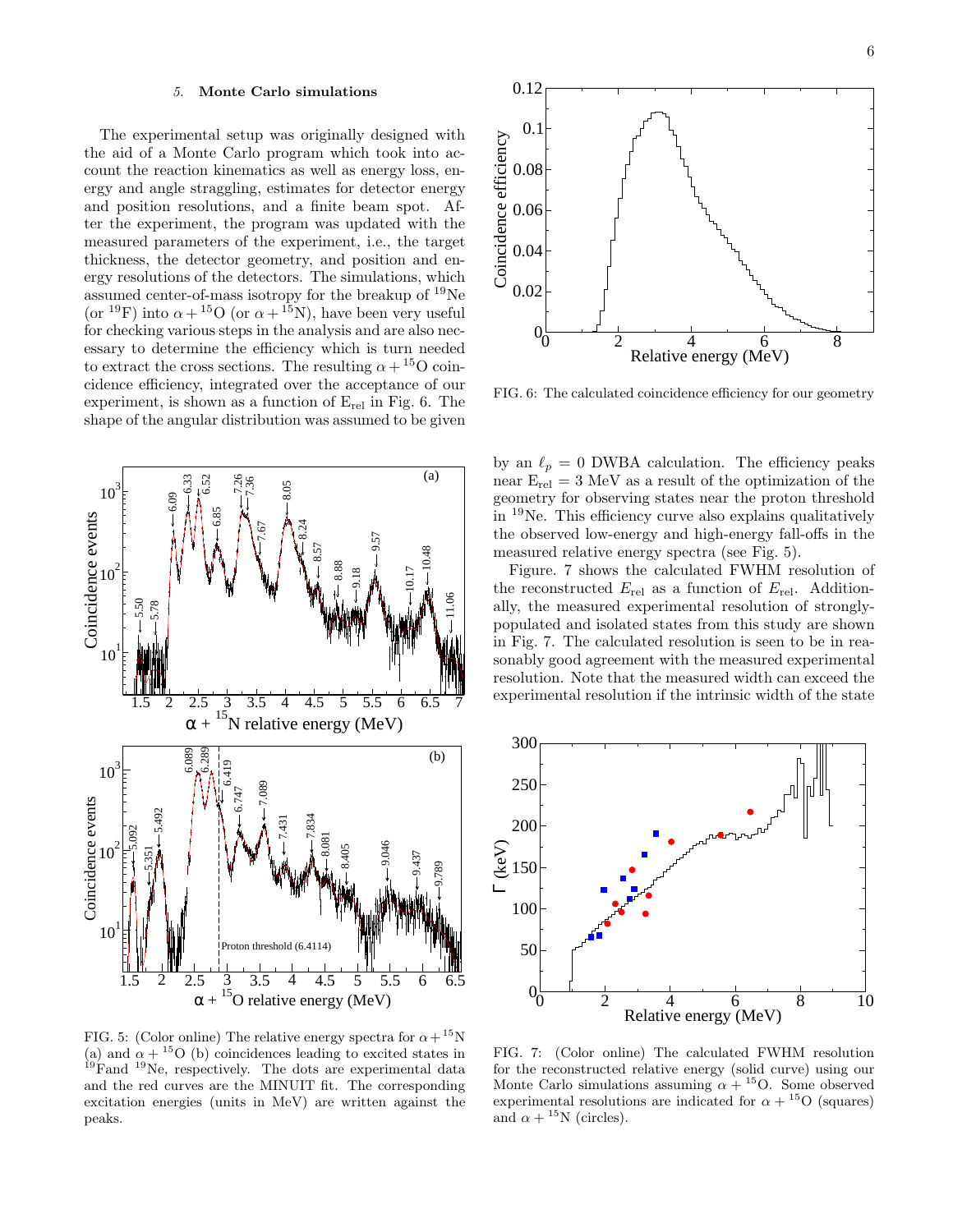| Present work  |                  |            | ${}^{18}F(d,p){}^{19}F^a$ |            |                |            | ${}^{18}F(d,p){}^{19}F^b$ |            |                  |            | $2J^{\pi c}$ |            |           |
|---------------|------------------|------------|---------------------------|------------|----------------|------------|---------------------------|------------|------------------|------------|--------------|------------|-----------|
| $E_x$         |                  |            | $(2J+1)S_n$               |            | $E_x$          |            | $S_n$                     |            | $E_x$            |            | $S_n$        |            |           |
| (keV)         |                  | $2s_{1/2}$ | $1p_{1/2}$                | $1d_{5/2}$ | $(\text{keV})$ | $2s_{1/2}$ | $1p_{1/2}$                | $1d_{5/2}$ | $(\text{keV})$   | $2s_{1/2}$ | $1p_{1/2}$   | $1d_{5/2}$ |           |
| 5503(9)       |                  |            |                           |            |                |            |                           |            |                  |            |              |            |           |
| 5780(30)      |                  |            |                           |            |                |            |                           |            |                  |            |              |            |           |
| 6091(3)       | $\boldsymbol{2}$ |            |                           | 0.88(2)    |                |            |                           |            | 6.1 <sup>d</sup> |            |              |            |           |
| 6331(2)       | $\overline{2}$   |            |                           | 1.95(3)    |                |            |                           |            | 6.3 <sup>e</sup> |            |              |            |           |
| 6523(2)       | $_{0,2}$         | 0.64(2)    |                           | 0.55(3)    | 6497(10)       | 0.11(4)    |                           | 0.12(2)    | 6497/6528        | $0.2\,$    |              | $0.2\,$    | $3^+$     |
| 6851(7)       |                  |            | 0.37(2)                   |            | 6794(11)       |            | 0.05(1)                   |            |                  |            |              |            | $3-$      |
| 7259(4)       | 0,2              | 0.67(2)    |                           | 0.06(1)    | $7306(10)^f$   | 0.16(3)    |                           | 0.065(65)  | 7262             |            |              |            | $3^+$     |
| 7358(7)       |                  |            |                           |            |                |            |                           |            | 7364             |            |              |            | $1^+$     |
| 7669(40)      |                  |            |                           |            |                |            |                           |            |                  |            |              |            |           |
| $8052(4)^{g}$ | $_{0,2}$         | 0.75(3)    |                           | 0.41(2)    | 8040/8100      | 0.32(6)    |                           | 0.15(3)    |                  |            |              |            | $5^+,1^+$ |
| 8236(26)      |                  |            |                           |            |                |            |                           |            |                  |            |              |            |           |
| 8573(7)       |                  |            |                           |            |                |            |                           |            |                  |            |              |            |           |
| 8878(8)       |                  |            |                           |            |                |            |                           |            |                  |            |              |            |           |
| 9182(10)      |                  |            |                           |            |                |            |                           |            |                  |            |              |            |           |
| 9566(6)       | $\overline{2}$   |            |                           | 0.11(3)    | 9580(20)       |            |                           |            |                  |            |              |            |           |
| 10174(32)     |                  |            |                           |            |                |            |                           |            |                  |            |              |            |           |
| 10480(8)      | $\overline{2}$   |            |                           | 0.41(2)    | 10540(20)      |            |                           |            |                  |            |              |            |           |
| 11062(22)     |                  |            |                           |            |                |            |                           |            |                  |            |              |            |           |

TABLE I: Observed excitation energies in <sup>19</sup>F and spectroscopic strengths for the strongly-populated states compared with some previous work. The numbers in parenthesis are the statistical uncertainties.

 ${}^a$ Refs. [12, 15]

 $b$ Refs. [25, 28]

 $c$ Taken from Ref. [12, 15]

 ${}^{d}$ This consists of 6070 and 6088 keV states.

 $^e \! \!$  This consists of 6255, 6282 and 6330 keV states.

 $<sup>f</sup>$ This composed of known but unresolved states at 7262 and 7364</sup>

keV with  $J^{\pi} = 3/2^{+}$  and  $1/2^{+}$ , respectively.

<sup>g</sup>This consists of known states at 8014 and 8138 keV.

is large, or if the peak consists of two or more unresolved states.

#### D. DWBA calculations

In order to deduce the orbital angular momentum of the transferred proton (or neutron) and to extract spectroscopic factors, a DWBA analysis of the neutron (or proton) angular distributions was performed with the code DWUCK4 [29]. We performed similar analysis on the angular distributions extracted for the bound states using the code FRESCO [30]. The calculated differential cross sections and radial form factors obtained using FRESCO and DWUCK4 are in good agreement even though the calculations are performed using a finite- and zero-range interaction, respectively. The optical potentials for the incoming and outgoing channels presented in Table III, are taken from Barrows et al. [31] and Perey and Perey [32], respectively. The potentials for the bound state was chosen to be Woods-Saxon in shape with the same radius and diffuseness with those of outgoing channels. This allows for the calculation of the proton width for a pure single-particle state  $\Gamma_{sp}$  using the technique of Vincent and Fortune [33], which has been incorporated into the DWUCK4 code. This quantity is needed to estimate the proton partial width  $\Gamma_n$  for states in <sup>19</sup>Ne above the proton threshold.

The theoretical differential cross section extracted from DWUCK4 is defined as

$$
\left(\frac{d\sigma}{d\Omega}\right)_{\text{theory}} = N \frac{(2J+1)}{2J_i+1} \frac{1}{2j+1} \left(\frac{d\sigma}{d\Omega}\right)_{\text{DWK}},\tag{8}
$$

where  $J_i$  and J are the spin of <sup>18</sup>F and the final states respectively,  $j = \ell \pm 1/2$  is the spin of the transferred nucleon,  $\ell$  is the angular momentum transfer, the last quantity in Eq. 8 is the calculated value from the code DWUCK4 and  $N=1.55$  for the  $(d, n)$  and  $(d, p)$  reactions [29].

The Monte Carlo simulation assumes that the breakup of <sup>19</sup>Ne and <sup>19</sup>F are isotropic in the center-of-mass system. Angular correlations for  ${}^{18}F(d, n){}^{19}Ne \rightarrow {}^{15}O + \alpha$ and  ${}^{18}F(d,p){}^{19}F \rightarrow {}^{15}N + \alpha$  have been calculated from scattering amplitudes produced with the code FRESCO [30]. The details of this procedure are given in the Appendix. We find for the important cases of pure  $\ell_p$  and  $\ell_n$  $= 0$  transfer that the correlations vanish identically and the breakup is exactly isotropic. Correlations also vanish exactly for the breakup of  $J = 1/2$  states in <sup>19</sup>Ne and <sup>19</sup>F. For the remaining cases, the correlations are found to be non-zero but are generally small  $\langle$  <20% deviation from isotropy). In a few cases larger deviations are seen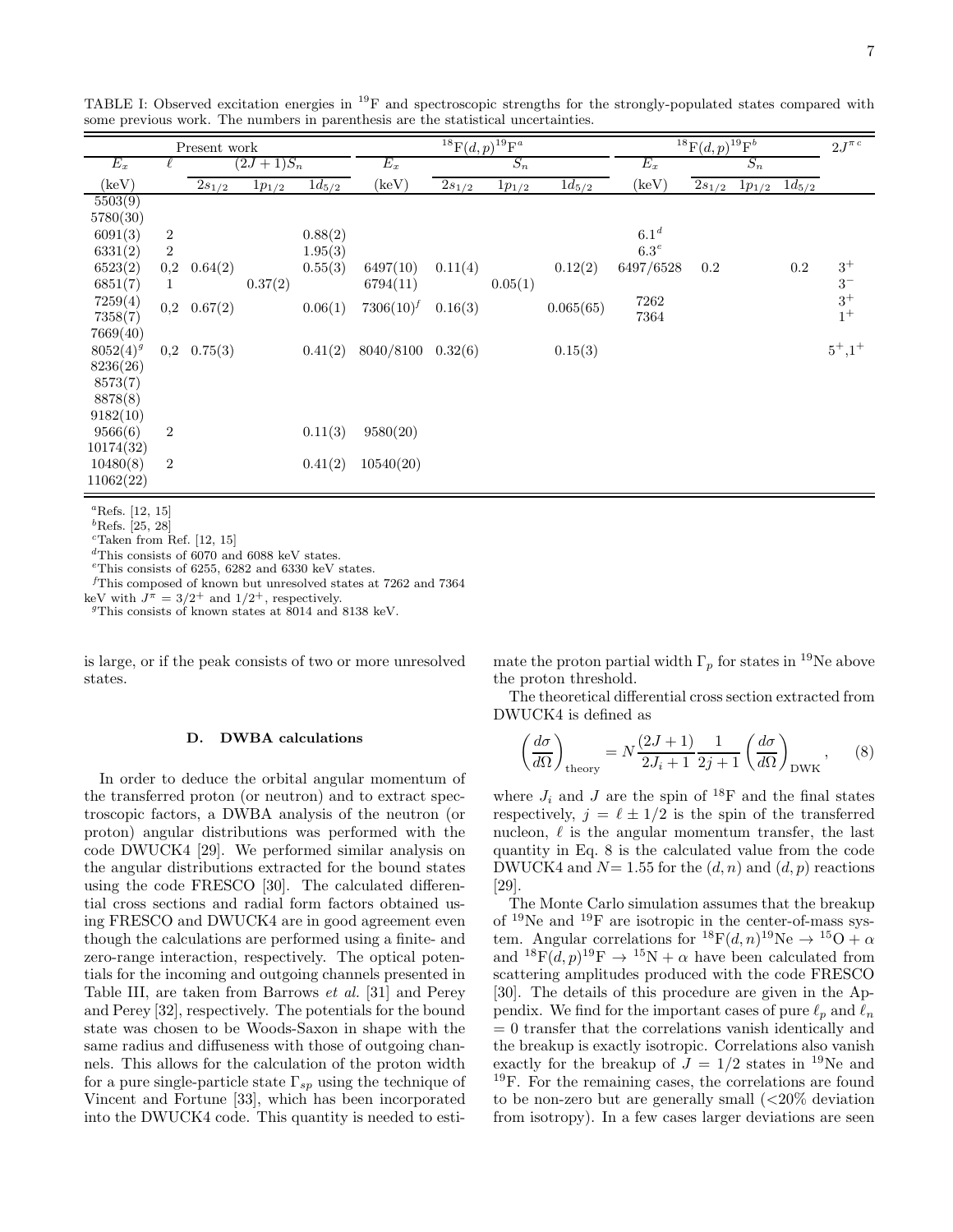for certain breakup angles (for example for an  $\ell_p = 2$ transfer to a  $J^{\pi} = 5/2^+$  state), but after averaging over the detector acceptance we find these effects to be  $\langle 15\%$ for all cases.

#### E. Spectroscopic factors

Determination of the spectroscopic factors provides quantitative information about the single-particle structure of nuclei in the shell model. Knowledge of spectroscopic factors is also essential in estimating proton widths and asymptotic normalization coefficients, which are used in estimating astrophysical proton-capture rates. Spectroscopic factors were extracted by comparison of experimental angular distributions with the results of DWBA calculations using

$$
\left(\frac{d\sigma}{d\Omega}\right)_{\exp} = \sum_{i} S_i \left[ \left(\frac{d\sigma}{d\Omega}\right)_i \right]_{\text{theory}}.
$$
 (9)

The coupling of  $j = 1/2$  for the transferred proton or neutron with the ground state spin of  $^{18}F(J^{\pi} = 1^+)$ allowed for more than one angular momentum transfer for a given final state in <sup>19</sup>Ne (or <sup>19</sup>F). For instance, the final state wave function for proton capture by  ${}^{18}$ F( $J_i^{\pi}$  =  $1^+$ ) to  $1^9$ Ne( $J^{\pi} = 3/2^+$ ) state can be described by

$$
\psi_{3/2^{+}} = \beta [^{18}F_{g.s} \otimes \pi_{2s_{1/2}}] + \gamma [^{18}F_{g.s} \otimes \pi_{1d_{5/2}}] + \dots (10)
$$

where  $\beta$  and  $\gamma$  are the spectroscopic amplitudes of the swave and d-wave components, respectively. The shapes of the measured angular distributions strongly depends

TABLE II: Observed excitation energies in <sup>19</sup>Ne and spectroscopic strengths for the strongly-populated states. The numbers in parenthesis are the statistical uncertainties.

|             |                | Present work |                          |                       |          |
|-------------|----------------|--------------|--------------------------|-----------------------|----------|
| $E_x$ (keV) | ℓ              | $(2J+1)S_p$  | $E_x$ (keV) <sup>a</sup> |                       |          |
|             |                | $2s_{1/2}$   | $1p_{1/2}$               | $\overline{1}d_{5/2}$ |          |
| 5092(3)     | $\overline{2}$ |              |                          | $\overline{0.47}(3)$  | 5092(6)  |
| 5351(9)     | $_{0,2}$       | 0.02(4)      |                          | 0.03(7)               | 5351(10) |
| 5492(5)     | 2              |              |                          | 0.38(2)               | 5463(20) |
| 6089(2)     | $\overline{2}$ |              |                          | 2.36(3)               | 6092(8)  |
| 6289(2)     | $_{0,2}$       | 0.92(3)      |                          | 0.52(3)               | 6288(7)  |
| 6421(6)     | 1              |              | 0.50(2)                  |                       | 6419(6)  |
| 6747(5)     | 1              |              | 0.56(2)                  |                       | 6741(6)  |
| 7089(5)     | $\Omega$       | 1.46(5)      |                          |                       | 7076(16) |
| 7431(8)     |                |              |                          |                       | 7420(14) |
| 7834(6)     |                |              |                          |                       |          |
| 8081(10)    |                |              |                          |                       |          |
| 8405(16)    |                |              |                          |                       |          |
| 9046(9)     |                |              |                          |                       |          |
| 9437(11)    |                |              |                          |                       |          |
| 9788(13)    |                |              |                          |                       |          |

<sup>a</sup>Refs. [13, 27]

on the  $\ell$ -transfer values. Determination of  $\ell$  for the observed states in  $^{19}$ Ne (or  $^{19}$ F) requires a DWBA calculation with different values of  $\ell$ , and then a comparison with the experimental angular distribution. In certain situations, the observed angular distribution cannot be described by a single angular momentum transfer and mixing must be considered as indicated in Eq. 10. The transferred angular momentum was determined for all states where the statistics allowed a reasonable comparison with the results of the calculations.

Determination of the spin for the final states in <sup>19</sup>Ne (or <sup>19</sup>F) is still somewhat ambiguous. For instance, an  $\ell$  $= 0$  transfer would lead to assignment of spin-parity  $1/2^+$ or  $3/2^+$  to the final state in <sup>19</sup>Ne (or <sup>19</sup>F). Similarly, for  $\ell = 1$  or 2 transfers, it is difficult to differentiate between  $\ell+1/2$  and  $\ell-1/2$  transitions. For this reason, the spin of the observed final states could not be determined solely from this work.

#### F. Error Analysis

We have estimated systematic uncertainties on relative energies, differential cross sections and the spectroscopic factors reported in this paper. Some sources of uncertainties and their associated contribution to these quantities are presented in Table IV. A systematic error of  $\pm 10$  keV is estimated on the relative energies. The main sources of error come from the energy and position calibrations and those associated with the detectors' distances. The systematic error associated with the experimental differential cross section has been estimated to be 12%. The sources and percentage contributions to this error are listed in Table IV. In addition, the procedure for the extraction of angular distribution as described in section III C 4, introduced a varied systematic error of 0 - 4%, depending on whether the state is isolated or not. The systematic uncertainty in spectroscopic factor is estimated to be 30%. The largest contribution to this error is essentially associated with the optical potentials. The sources and percentage contributions to this error are listed in Table IV.

#### IV. DISCUSSION

#### ${\bf A.} \hspace{0.2in} ^{18}{\rm F}(d,p)^{19}{\rm F}$

The proton angular distributions for the  $(d, p)$  transfer to various states in  $^{19}$ F are shown in Fig. 8. Additionally, the results of DWBA calculations using DWUCK4 are shown in Fig. 8. The  $\ell$  transfer determined for all the levels in <sup>19</sup>F are presented in Table I. They were found to be consistent with the previously determined spins and parities. The spectroscopic factors were determined for states where the statistics allowed a reasonable comparison with DWBA calculations. Neutron spectroscopic factors extracted for these states are summarized in Table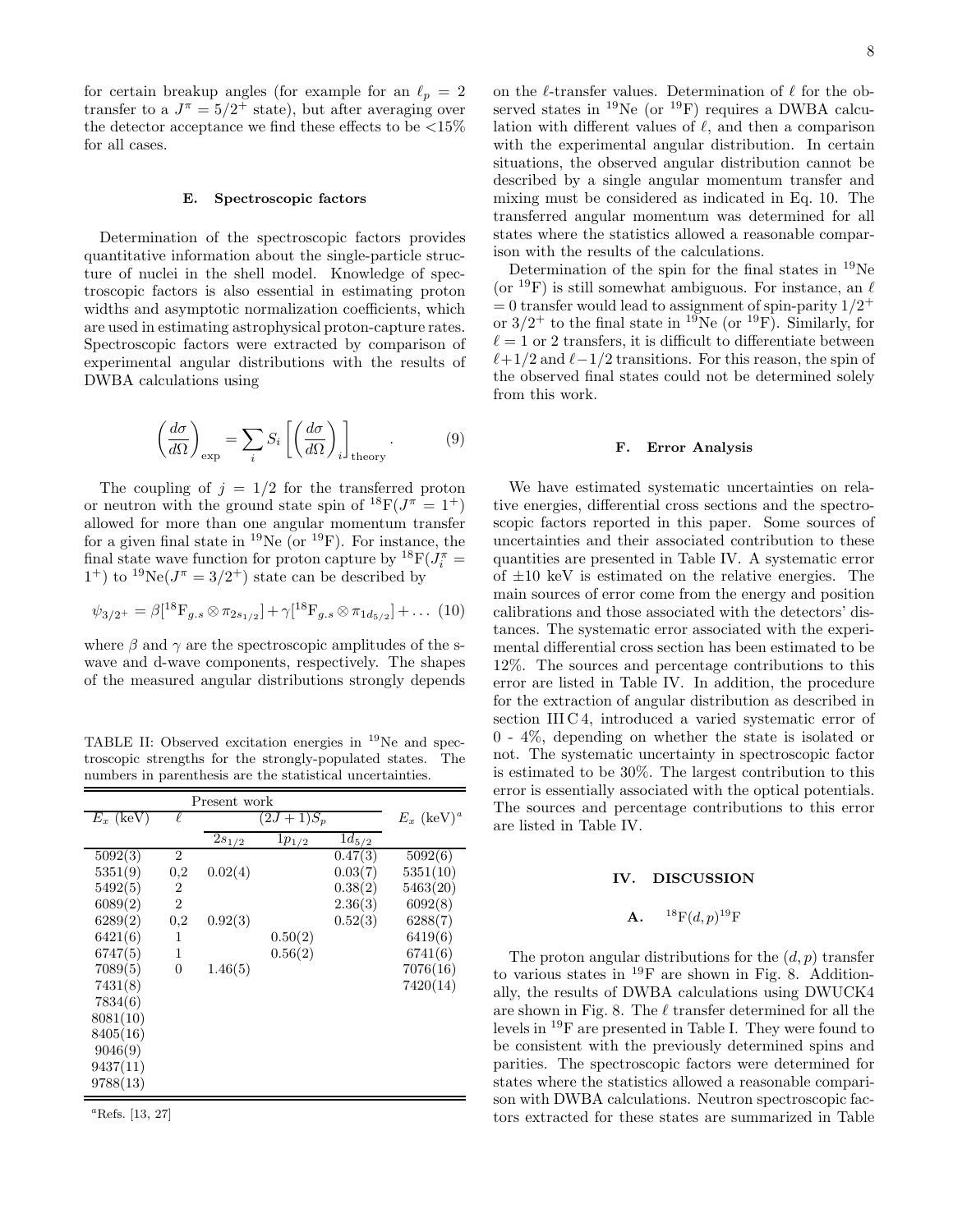TABLE III: Optical potential parameters used in the DWBA analysis for the <sup>18</sup> $F(d, n)$ <sup>19</sup>Ne and <sup>18</sup> $F(d, p)$ <sup>19</sup>F reactions (depths are in MeV, lengths are in fm).

| Channel          | V0    | $r_0$    | $a_0$    | W                        | $r_W$                           | $a_W$                    | $4W_D$ | $r_D$    | $a_D$ | $V_{s.o.}$ | $r_{s.o.}$                      | $a_{s.o.}$ |
|------------------|-------|----------|----------|--------------------------|---------------------------------|--------------------------|--------|----------|-------|------------|---------------------------------|------------|
| $18F+d$ entrance | 109.0 | $1.35\,$ | 0.70     | -                        | $\overline{\phantom{a}}$        | $\overline{\phantom{a}}$ | 58.8   | 1.39     | 0.60  |            | $\hspace{0.1mm}-\hspace{0.1mm}$ |            |
| $19$ Ne+n exit   | 54.90 | 1.17     | 0.75     | 0.27                     | $1.26\,$                        | $_{0.58}$                | 46.19  | $1.26\,$ | 0.58  | 6.2        | 1.01                            | 0.75       |
| $19F+p$ exit     | 53.95 | 1.17     | $0.75\,$ | $\overline{\phantom{0}}$ | $\hspace{0.1in} \hspace{0.1in}$ | $\overline{\phantom{a}}$ | 41.39  | $1.32\,$ | 0.55  | 6.2        | $1.01\,$                        | 0.75       |

I, along with the results from the  ${}^{18}F(d,p)$  experiments of Kozub *et al.* [12] and de Sèrèville *et al.* [25, 26]. The spectroscopic factors are in reasonable agreement with previous studies.

#### **B.**  ${}^{18}F(d, n){}^{19}Ne$

The neutron angular distributions for the  $(d, n)$  transfer to various states in  $^{19}$ Ne are shown in Fig. 9. We extracted spectroscopic factors for levels at  $E_x = 6089$ , 6289, 6419, 6747, and 7089 keV where the statistics allowed a reasonable comparison with the results of DWBA calculations. The  $\ell$  transfer determined for these levels and their corresponding spectroscopic factors are presented in Table II. The estimated partial proton widths of the states above the proton threshold presented in Table V, were obtained using the relation [34]

$$
\Gamma_p = S_p \Gamma_{sp},\tag{11}
$$

where  $\Gamma_{sp}$  is the calculated proton width for a pure singleparticle state and  $S_p$  is the spectroscopic factor.

TABLE IV: Systematic errors on some important quantities in this work.

| Sources of Error                          | Error                 |  |  |  |  |  |
|-------------------------------------------|-----------------------|--|--|--|--|--|
| Relative energy                           | $\pm 10~\mathrm{keV}$ |  |  |  |  |  |
| Differential cross section                |                       |  |  |  |  |  |
| Number of deuterium nuclei in target      | $10.0\%$              |  |  |  |  |  |
| Total number of $^{18}$ F ions on target  | $6.0\%$               |  |  |  |  |  |
| Efficiency Monte Carlo simulation and fit | $2.0\%$               |  |  |  |  |  |
| Beam spot size                            | 1.8%                  |  |  |  |  |  |
| Beam spot position                        | $0.5\%$               |  |  |  |  |  |
| Differential cross section overall error  | 12.0%                 |  |  |  |  |  |
| Spectroscopic factor (DWBA)               |                       |  |  |  |  |  |
| Differential cross section                | $12.0\%$              |  |  |  |  |  |
| DWUCK and FRESCO difference               | $3.0\%$               |  |  |  |  |  |
| Deuterium optical potential               | 15.0%                 |  |  |  |  |  |
| Proton/Neutron optical potential          | $5.0\%$               |  |  |  |  |  |
| Bound state potential                     | 12.0%                 |  |  |  |  |  |
| Model                                     | 18.0%                 |  |  |  |  |  |
| Spectroscopic factor (DWBA)               | $30.0\%$              |  |  |  |  |  |

#### 1. 5091, 5351, and 5485 keV levels

The angular momentum transfer determined for levels at  $E_x = 5091, 5351,$  and 5485 keV are consistent with their known spin and parity.

#### 2. 6741 and 7076 keV levels

The angular momentum transfer of 1 and 0, determined for levels at  $E_x = 6746$  and 7076 keV, respectively support their known spin and parity assignments. Proton widths of 7.3(6) eV and 13.5(7) keV were determined for the 6741-keV and 7076-keV states, respectively. The result for the 7076-keV state agrees well with the previously determined  $\Gamma_p$  of 15.2(1.0) keV [35]. For the 6741-keV state, our result is significantly larger than the previously determined value of  $2.22(69)$  eV [11]. We note that the experimental uncertainty was large in the previous result and contibutions from nearby levels cannot be ruled out in the present work.

#### 3. 6419 and 6449 keV levels

In the calculation of the  ${}^{18}F(p,\alpha){}^{15}O$  reaction rate, the levels at  $E_x = 6419$  and 6449 keV (corresponding to resonance energies of  $E_r = 8$  and 38 keV respectively) are believed to be relevant. We observed the 6419 keV level but see no evidence of the 6449 keV level in our data. The angular distribution of the 6419 keV indicates that the state is populated via transfer to the 1p orbital in contrast to  $\ell = 0$  assumed previously [13] for the state. The  $J^{\pi}$  of this state could either be  $1/2^-$  or  $3/2^-$ . The  $\Gamma_p$  determined for this state is 2.54(8) × 10<sup>-38</sup> or 1.27(4)  $\times$  10<sup>-38</sup> keV for a  $J^{\pi} = 1/2^-$  or 3/2<sup>-</sup> assignment, respectively. This measurements also allow us to set an upper limit on the  $\Gamma_p$  of the 38-keV resonance. Considering the fact that the 6419 and 6449 keV levels are 30 keV apart, we cannot completely eliminate the possibility of the 6449 keV level in our data. Instead of using one Gaussian function, we have used two Gaussian functions in the relevant energy region as shown in Fig. 10, but constrained the peak centroids to take their corresponding relative energies. Allowing for a second Gaussian in the fitting with a centroid fixed at the known value, we find the following upper limits for the 6449-keV state:  $S_p$  $\leq 0.028$  corresponding to  $\Gamma_p \leq 2.35 \times 10^{-15}$  keV for a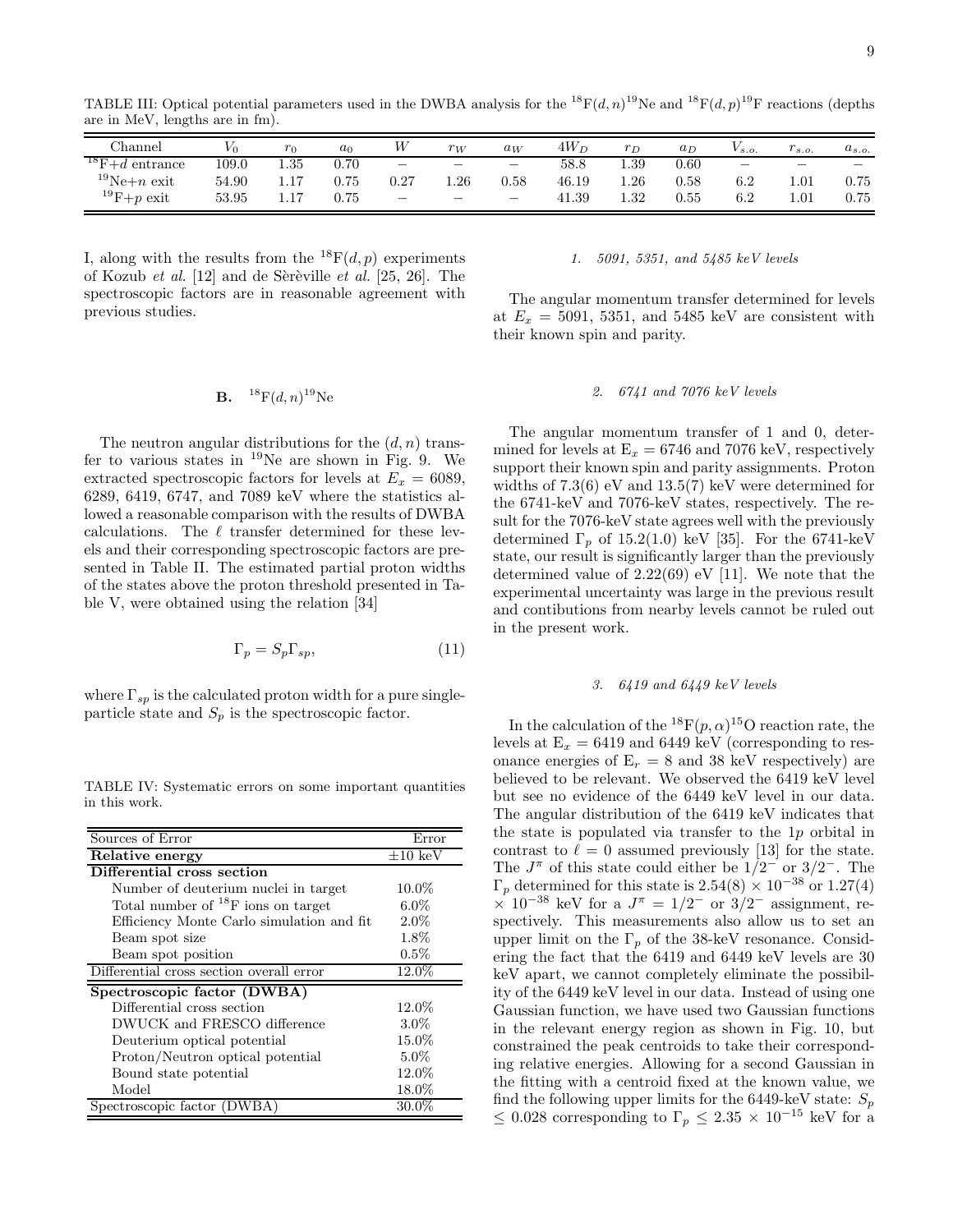

FIG. 8: (Color online) The differential cross section for the  ${}^{18}F(d,p){}^{19}F$  reaction to various final states. The curves were obtained from DWBA calculations with set of optical potentials in Table III. The calculations have been scaled to the data with the spectroscopic factors determined in this work. All excitation energies are shown in keV.

 $J^{\pi} = 3/2^{+}$  assignment.  $4.6289 \text{ keV level}$ 

The angular distribution of the sub-threshold  $19\text{Ne}(6289 \text{ keV})$  state is well reproduced by  $\ell = 0$ transfer with a small  $\ell = 2$  admixture. The significant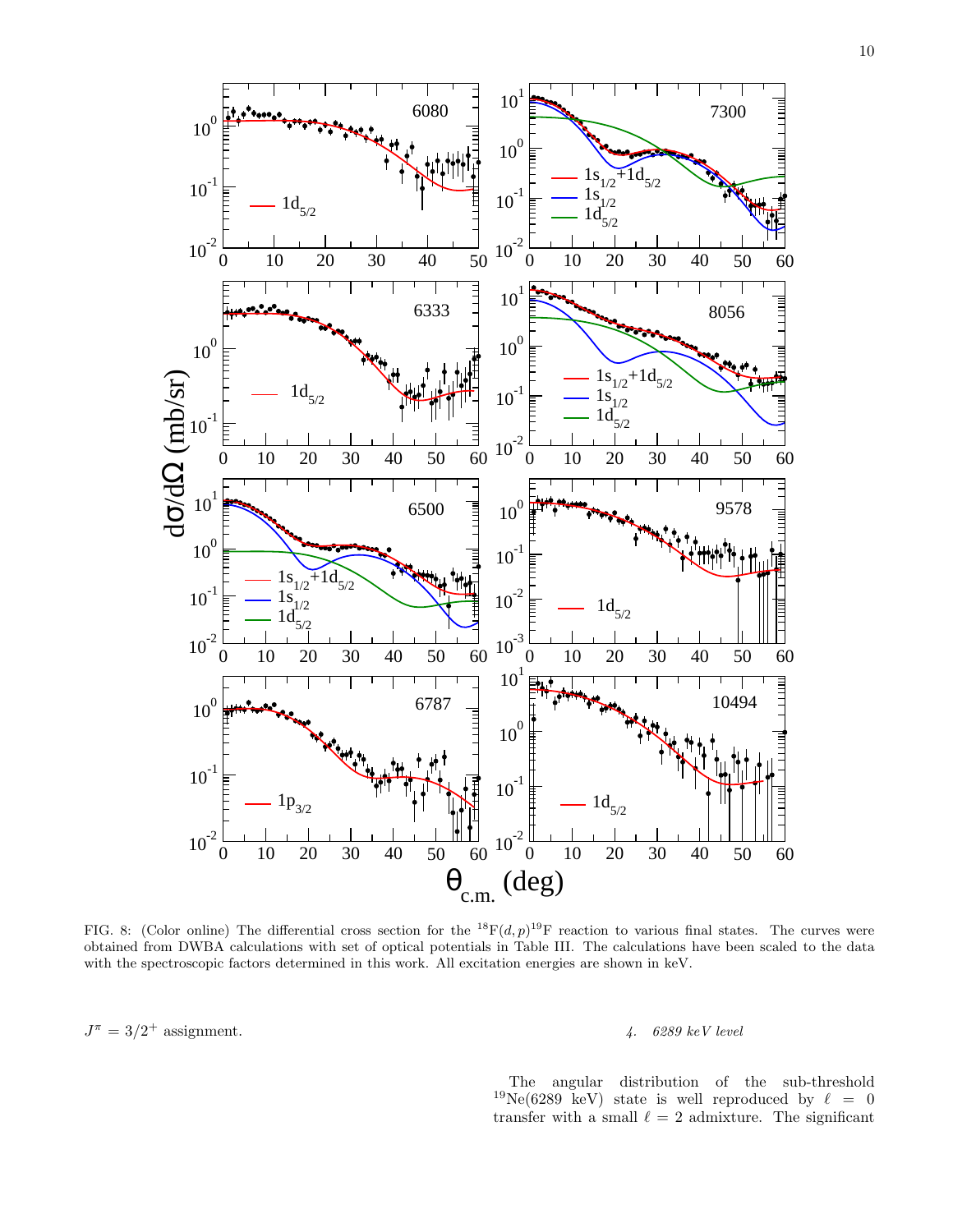

FIG. 9: (Color online) The differential cross section for the  ${}^{18}F(d, n){}^{19}Ne$  reaction to various final states. The curves were obtained from DWBA calculations with set of optical potentials in Table III. The calculations have been scaled to the data with the spectroscopic factors determined in this work. All excitation energies are shown in keV.

 $\ell = 0$  strength in this state makes it relevant for the <sup>18</sup>F + p system. Two possible  $J^{\pi}$  for the final state in <sup>19</sup>Ne(6289 keV) are  $1/2^+$  (via proton transferred to the  $2s_{1/2}$  or/and  $1d_{3/2}$ ) or  $3/2^+$  (via proton transferred to the  $2s_{1/2}$  or/and  $1d_{5/2}$  or/and  $1d_{3/2}$ , making it a likely

mirror candidate for one of the three states in <sup>19</sup>F at  $E_x = 6255 \text{ keV } (1/2^+), 6497 \text{ keV } (3/2^+) \text{ and } 6528 \text{ keV}$  $(3/2^+)$ . The discovery of  $\ell_p = 0$  for the subthreshold state in this measurement is consistent with the recent theoretical prediction of an s-wave state below the proton separation energy [36].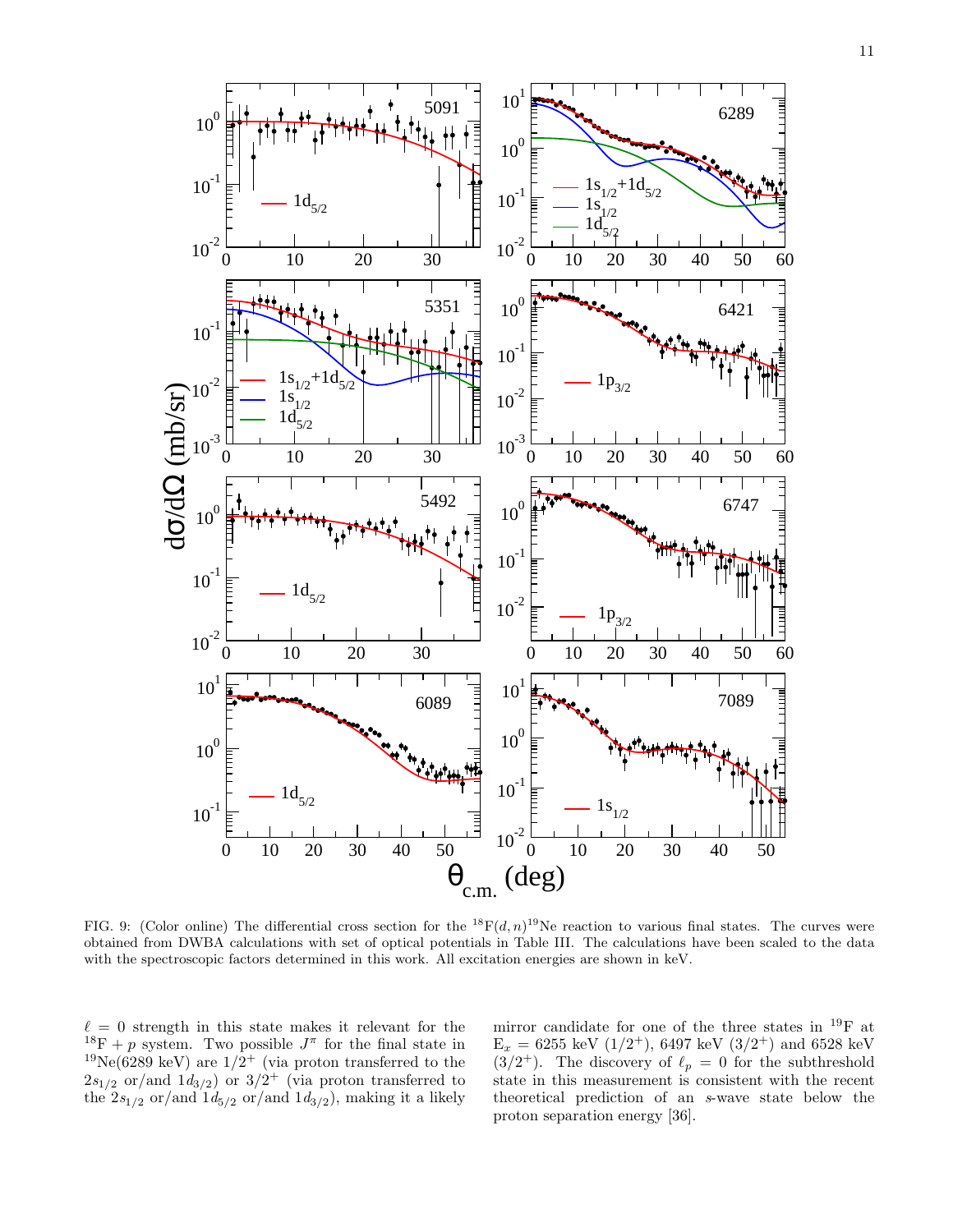

FIG. 10: (Color online) Relative energy spectrum for  $\alpha + {}^{15}O$ around  $E_x = 6289 \text{ keV}$ , showing the fit for the 6419 and 6449keV states in  $^{19}$ Ne used to constrain the width of the 6449 keV state.

For bound states, the asymptotic normalization coefficient $C_p$  is related to the spectroscopic factor via

$$
C_p^2 = S_p C_{sp}^2,\tag{12}
$$

where  $C_{sp}$  is the ANC for the single-particle wave function. For the 6289-keV state, we find  $C_{sp}^2 = 1.53 \times 10^4$ fm<sup>-1</sup>. The asymptotic normalization coefficients for the sub-threshold 6289-keV state using the spins of its likely mirror states are shown in Table VI.

A 20% uncertainty is estimated for the proton width and asymptotic normalization coefficient. This systematic uncertainty has very little contribution from the binding potential, which affects both the calculated spectroscopic factor and single-particle width, but in opposite directions, with the result that proton width shows very little sensitivity to the details of the binding potential. The same is true for the asymptotic normalization coefficient. The overall systematic error in the proton width and asymptotic normalization coefficient essentially comes from the other optical potentials in the calculation.

TABLE V: Proton partial widths (in keV) for states above the proton threshold in <sup>19</sup>Ne from our measurement and comparison with some previous work. The numbers in parenthesis are the statistical error.

| $E_x$ (keV)  | $J^{\pi}$            | Present work                                                         | Ref <sub>[13]</sub>                                     |
|--------------|----------------------|----------------------------------------------------------------------|---------------------------------------------------------|
| 6419         | $3/2^{-}$            | $1.27(4) \times 10^{-38}$                                            | $2.2(4) \times 10^{-37 a}$                              |
|              | $1/2^{-}$            | $2.54(4) \times 10^{-38}$                                            |                                                         |
| 6449<br>6741 | $3/2^+$<br>$3/2^{-}$ | $\leq$ 2.35(4) $\times$ 10 <sup>-15</sup><br>$7.3(6) \times 10^{-3}$ | $4.0(4.0) \times 10^{-15}$<br>$2.22(68) \times 10^{-3}$ |
| 7076         | $3/2^+$              | 13.5(7)                                                              | 15.2(1.0)                                               |

<sup>a</sup>Previous works assumed  $J^{\pi} = 3/2^{+}$  for the state.

TABLE VI: The asymptotic normalization coefficients for the <sup>18</sup>F + p  $\rightarrow$  <sup>19</sup>Ne populating the sub-threshold 6829-keV state. The numbers in parenthesis are the statistical error.

|                   | $^{19}$ F | $19$ Ne (6289 keV)          |
|-------------------|-----------|-----------------------------|
| $E_x(\text{keV})$ |           | $C_n^2$ (fm <sup>-1</sup> ) |
| 6497<br>6528      | $3/2^+$   | 3479(92)                    |
| 6255              | $1/2^+$   | 6972(183)                   |

#### C. Suggested Isospin Mirror levels in  $^{19}$ F and  $^{19}$ Ne

The assignment of spin and parity for some of the levels in <sup>19</sup>Ne important for the <sup>18</sup>F(p,  $\alpha$ ) reaction are taken from their putative mirror states in  $^{19}$ F. The validity of estimating <sup>19</sup>Ne widths using mirror symmetry and widths from <sup>19</sup>F is not very certain. A comparison of the  $(d, n)$  and  $(d, p)$  data has provided considerable insight into the  $^{19}F - ^{19}Ne$  mirror symmetry for some of the levels observed in our experiment. The suggested pairs of states are listed in Table VII considering the <sup>18</sup>F(d, p)<sup>19</sup>F and <sup>18</sup>F(d, n)<sup>19</sup>Ne spectra in Figs. 8 and 9 and the DWBA analysis of the angular distribution extracted for the states in  $^{19}$ F and  $^{19}$ Ne.

The <sup>19</sup>F(6.331)  $\Leftrightarrow$  <sup>19</sup>Ne(6.089) states are suggested as a possible mirror pair; both are populated via transfer to the  $1d_{5/2}$  orbital in the same proportion with their mirror reaction and their angular distributions are identical. It is difficult to establish the mirror pair between the  $^{19}Ne(6.289)$  and the three likely mirror states in  $^{19}F$ . This is partly due to two possible  $J^{\pi}$  values  $(1/2)^{+}$  or  $3/2^+$ ) the state can have. Any of the three likely mirror states is a good candidate. In addition, the <sup>19</sup>F(6.787)  $\Leftrightarrow$  $19Ne(6.741)$  states are also suggested as a possible mirror pair. This analog connection is made as a result of both states being populated via a pure  $\ell = 1$  transfer in the same proportion. Their extracted angular distributions are essentially identical. Utku et al. [37] also suggested the same mirror correspondence for the  $1/2^-$  states. The analog of  $^{19}$ Ne(7076) is believed to be located in  $^{19}$ F near 7300 keV [13]. The 7300 keV group in  $^{19}F$  is composed of two unresolved states at 7262 and 7364 keV observed in this experiment. It is not very clear from our measure-

TABLE VII: Orbital momentum transfer and spectroscopic factor of the suggested mirror levels in  $^{19}$ F and  $^{19}$ Ne. The numbers in parenthesis are the statistical error.

| $^{19}$ F         |   | $^{19}{\rm Ne}$ |                   |          |          |
|-------------------|---|-----------------|-------------------|----------|----------|
| $E_x(\text{keV})$ |   | $+1)S_n$        | $E_x(\text{MeV})$ |          | $+1)S_p$ |
| 6331              | 2 | 1.95(3)         | 6089              | 2        | 2.36(3)  |
| 6255/6497/6528    | 0 | 0.64(2)         | 6289              | $\theta$ | 0.92(3)  |
| 6787              |   | 0.37(2)         | 6741              |          | 0.50(2)  |
| 7262/7364         |   | 0.67(2)         | 7076              |          | 1.47(5)  |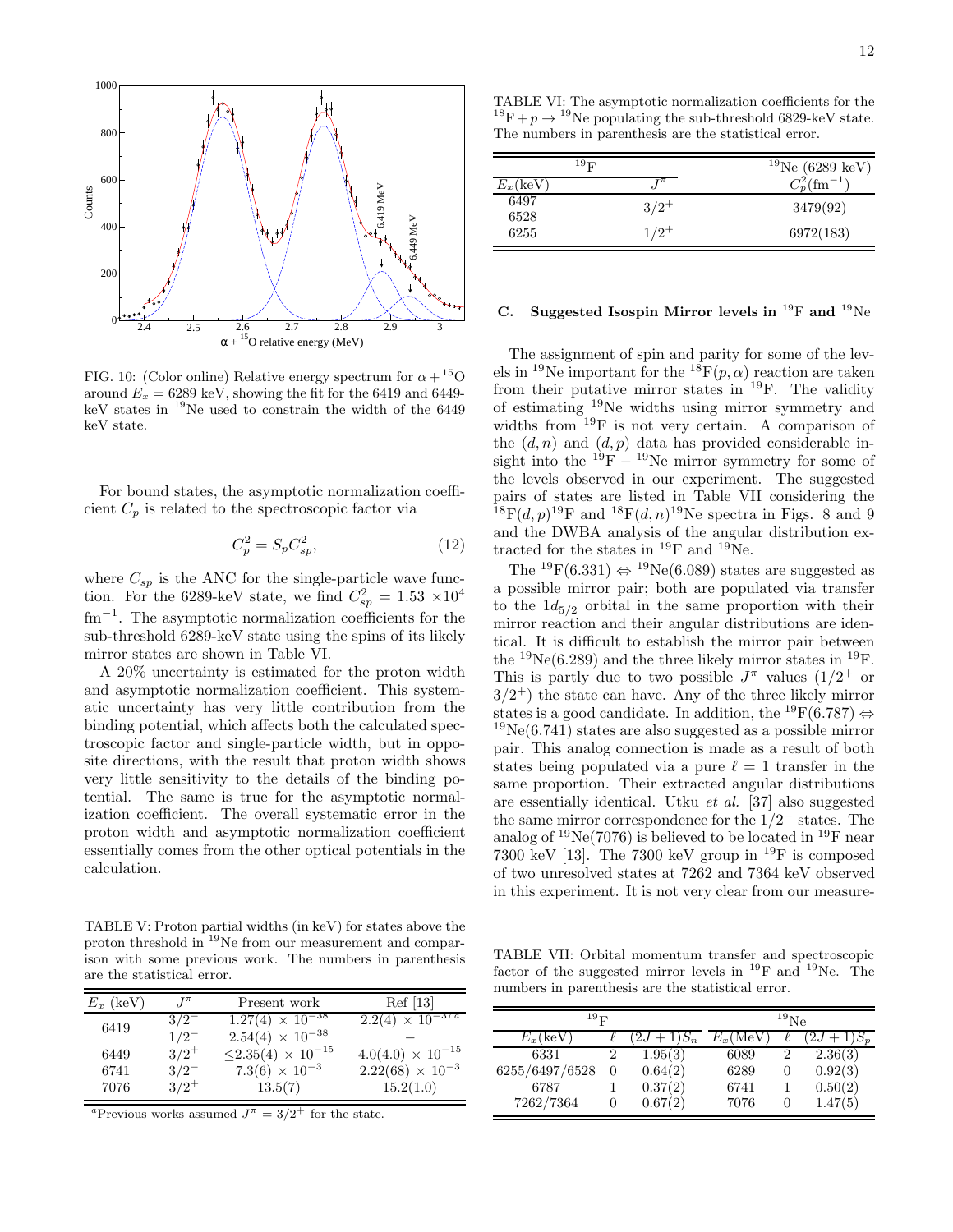ment which of the two levels is the analog state for the  $^{19}Ne(7.076).$ 

#### V. SUMMARY

The present study reports the proton-transfer and neutron-transfer reaction measurements on <sup>18</sup>F and one of the very few ever performed with radioactive beams. The technique of reconstructing the relative energy and light ejectile neutron (or proton) angle from the detected breakup products appear promising for future radioactive ion beam measurements. The quality of the spectroscopic data obtained can rival stable beam measurements and provide the precision necessary for astrophysical and nuclear structure applications away from stability.

The levels observed in <sup>19</sup>F appear to correspond to previously known states and DWBA analysis of their angular distributions are consistent with known  $J^{\pi}$  assignments. The spectroscopic factors determined for these states agree reasonably well with the results of previous measurements.

The angular distributions extracted for levels in <sup>19</sup>Ne at  $E_x = 6746$  and 7076 keV support their known  $J^{\pi}$  =  $3/2^-$  and  $3/2^+$  assignments respectively. The present measurements provide the first direct determination of the spectroscopic strengths of the controversial 8- and 38-keV resonances and provide new constraints on the spin and parity values of these resonances. In this work, it is also shown that the  $\ell = 0$  strength in <sup>19</sup>Ne around the proton threshold, previously thought to be concentrated in a state above the proton threshold appears to be concentrated in the proton-bound 6289 keV state. The impact of these new result on  ${}^{18}F(p,\alpha){}^{15}O$  reaction rate calculation and astrophysical consequences are presented in Ref. [20].

#### Acknowledgments

We wish to acknowledge with thanks the technical and operations staff of HRIBF ORNL for their sense of commitment and hard work in making this experiment possible. This work was supported in part by the U.S. Department of Energy under grant numbers DE-FG02- 88ER40387 (OU), DE-FG02-93ER40789 (CSM), DE-FG02-96ER40990, DE-FG02-96ER40955 (TTU), and DE-FG52-08NA28552 (Rutgers) and by the NSF (Rutgers).

#### Appendix

The nature of the particle emission resulting from the decay  $B \to C + c$  following the reaction  $A(a, b)B$  is discussed in Sec. 10.7.4 of Satchler [38]. The double differential cross section for detecting  $b$  and  $c$  is given by Satchler, Eq. 10.126:

$$
\frac{\mathrm{d}^2 \sigma}{\mathrm{d}\Omega_b \mathrm{d}\Omega_c} = \frac{\mathrm{d}\sigma}{\mathrm{d}\Omega_b} \frac{W}{4\pi},\tag{13}
$$

where the branching-ratio factor  $\Gamma_c/\Gamma$  has been suppressed. The angular correlation function  $W$  given by Satchler Eqs. 10.127 and 10.130

$$
W = \sum_{kq} t_{kq}(I_B) R_k C_{kq}^*,
$$
 (14)

where  $I_B$  and  $t_{kq}(I_B)$  are the spin and polarization tensor of the nucleus  $B, R_k$  are the real radiation parameters, and  $C_{kq}$  are related to a the spherical harmonics:

$$
C_{kq} = \left[\frac{4\pi}{2k+1}\right]^{1/2} Y_{kq}.
$$
 (15)

Following the convention used by FRESCO  $[30]$ , the z axis has been chosen to be along the incident beam. We then have  $t_{kq}(I_B) = t_{kq}(\theta_B)$  and  $C_{kq} = C_{kq}(\theta_c, \phi_c)$  where  $\theta_B = \pi - \theta_b$  and  $\theta_c$  are the usual polar angles in the c.m. system and  $\phi_c$  is the azimuthal angle between the particles b and c.

The particle radiation parameters  $R_k$  are discussed in Sec. 10.7.4.2 of Satchler. Assuming that  $B \to C + c$ occurs with a single orbital angular momentum L and channel spin S,

$$
R_k = (2I_B + 1)^{1/2} (2L + 1)(-1)^{k+S-I_B} \langle LLO0|k0\rangle
$$
  
×*W*(*LLI<sub>B</sub>I<sub>B</sub>*; *kS*), (16)

where  $\langle LLO0|k0\rangle$  is a Clebsch-Gordon coefficient and  $W(LLI_BI_B; kS)$  is a Racah coefficient. Parity conservation implies that  $k$  must be even. For the case of  $^{19}\text{Ne}^*$   $\rightarrow$   $^{15}\text{O}(1/2^-) + \alpha(0^+)$  the  $S = \frac{1}{2}$  and L are uniquely determined for a given  $J^{\pi}$  state in <sup>19</sup>Ne. For the general case, relative partial width amplitudes for the decay  $B \to C + c$  must be specified.

The polarization tensor  $t_{kq}(I_B)$  describes the polarization of the final nucleus  $B$ ; the precise definition is given in Secs. 10.3.2 and 10.3.3 of Satchler. The polarization tensors can be calculated with fresco by noting that the FRESCO scattering amplitudes  $f_{m'M':mM}$  are equivalent to Satchler's transition matrix elements  $T_{\beta\alpha}$  defined by his Eq. 9.2. Satchler's Eq. 10.32 reads

$$
t_{kq}(I_B) = \frac{tr[\mathbf{T}\mathbf{T}^\dagger \tau_{kq}(I_B)]}{tr[\mathbf{T}\mathbf{T}^\dagger]}.
$$
 (17)

In the notation of Thompson (analogous to Eq. 3.33 of Ref. [30]) this formula becomes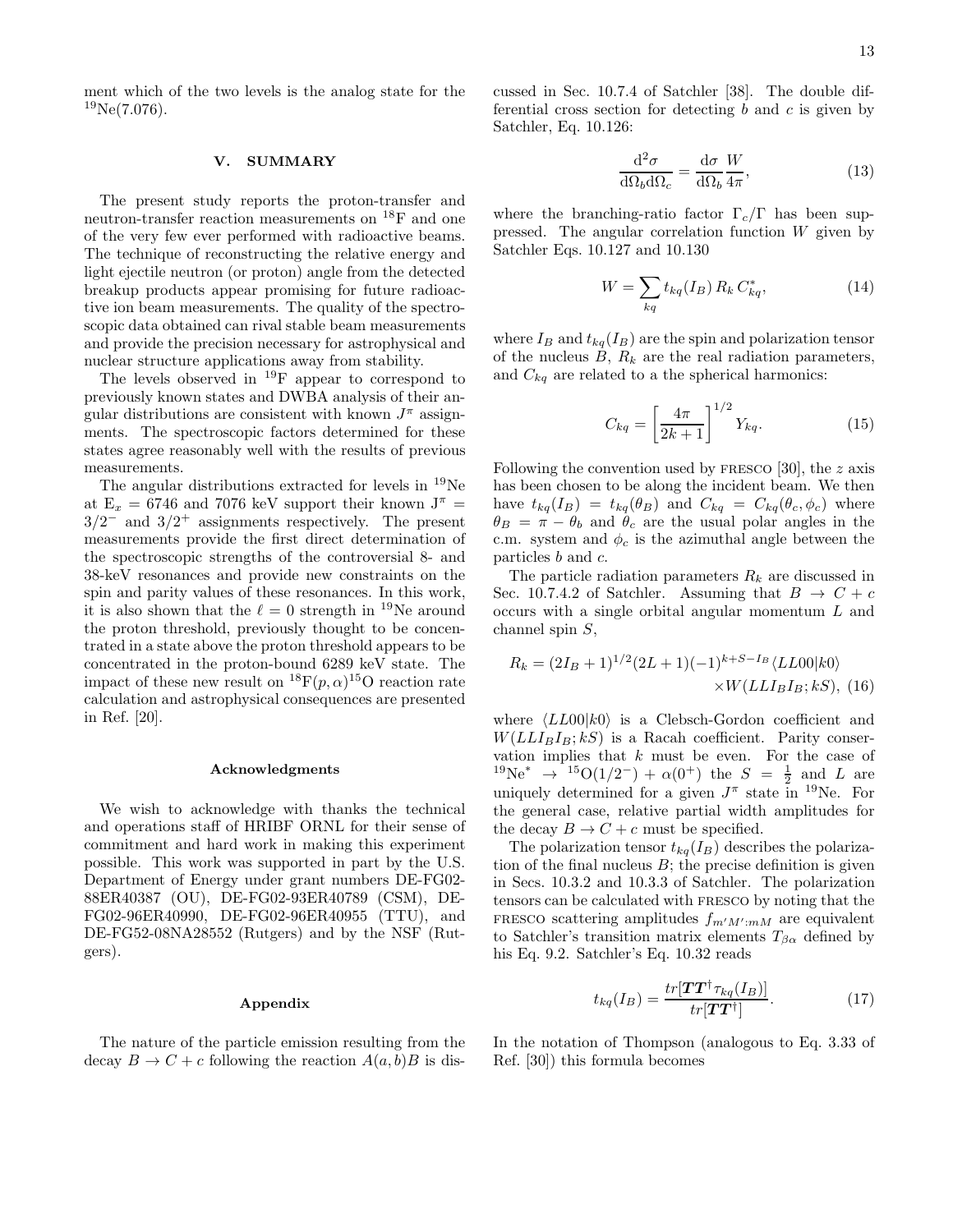$$
t_{kq}(I_B) = \frac{tr[\boldsymbol{f}\boldsymbol{f}^\dagger \tau_{kq}(I_B)]}{tr[\boldsymbol{f}\boldsymbol{f}^\dagger]} = \sqrt{2k+1} \frac{\sum_{m'M'mM} f_{m'M'mM}(\theta)^* f_{m'M'':mM}(\theta) \langle I_B M' kq | I_B M'' \rangle}{\sum_{m'M'mM} |f_{m'M'mM}(\theta)|^2}, \tag{18}
$$

 $\overline{\phantom{a}}$ 

 $\Gamma$ 

where  $M'' = M' + q$  is required for the Clebcsh-Gordon coefficient to be non-zero. Also note that the differential cross section is given by

$$
\frac{d\sigma}{d\Omega_b} = \frac{1}{(2I_A + 1)(2I_a + 1)} \sum_{m'M'mM} |f_{m'M'mM}(\theta)|^2.
$$
\n(19)

The above equations can be used to calculate the angular correlation using the scattering amplitudes output by fresco.